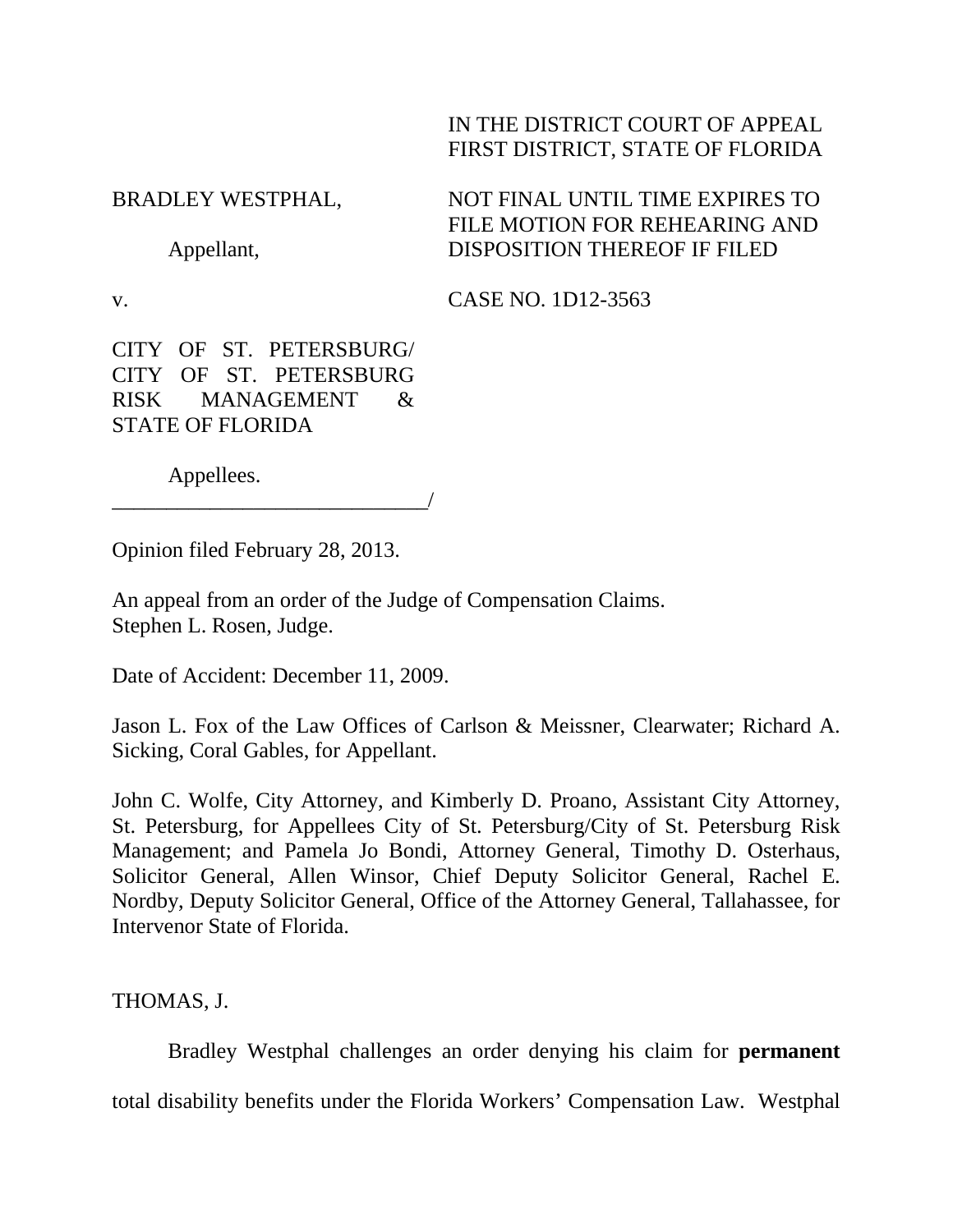also challenges the constitutionality of the current system of redress for workplace injuries found in chapter 440, Florida Statutes. We conclude and hold that section 440.15(2)(a), Florida Statutes (2009), is unconstitutional under article I, section 21, of the Florida Constitution, as applied to Westphal and others similarly situated, by limiting him to no more than 104 weeks of **temporary** disability benefits, despite the fact that he was at that time totally disabled, incapable of engaging in employment, and ineligible for any compensation under Florida's Workers' Compensation law for an indeterminate period. We reverse the order below and remand with instructions to grant Westphal additional temporary total disability payments, not to exceed 260 weeks, as would have been provided under the relevant statutory provisions in effect before the 1994 amendment of section 440.15(2)(a), Florida Statutes.

### **Facts and Procedural History**

Westphal, a firefighter and paramedic, injured his back and knee in the course of his employment. Westphal suffered severe injuries, resulting in nerve damage in the legs and requiring spine surgery and other medical treatment. The Employer/Carrier (E/C) accepted the injury as compensable and paid Westphal temporary total disability benefits under section 440.15(2)(a), Florida Statutes.

While recovering from the most recent surgery, and while on a total disability status as declared by his workers' compensation doctors, Westphal's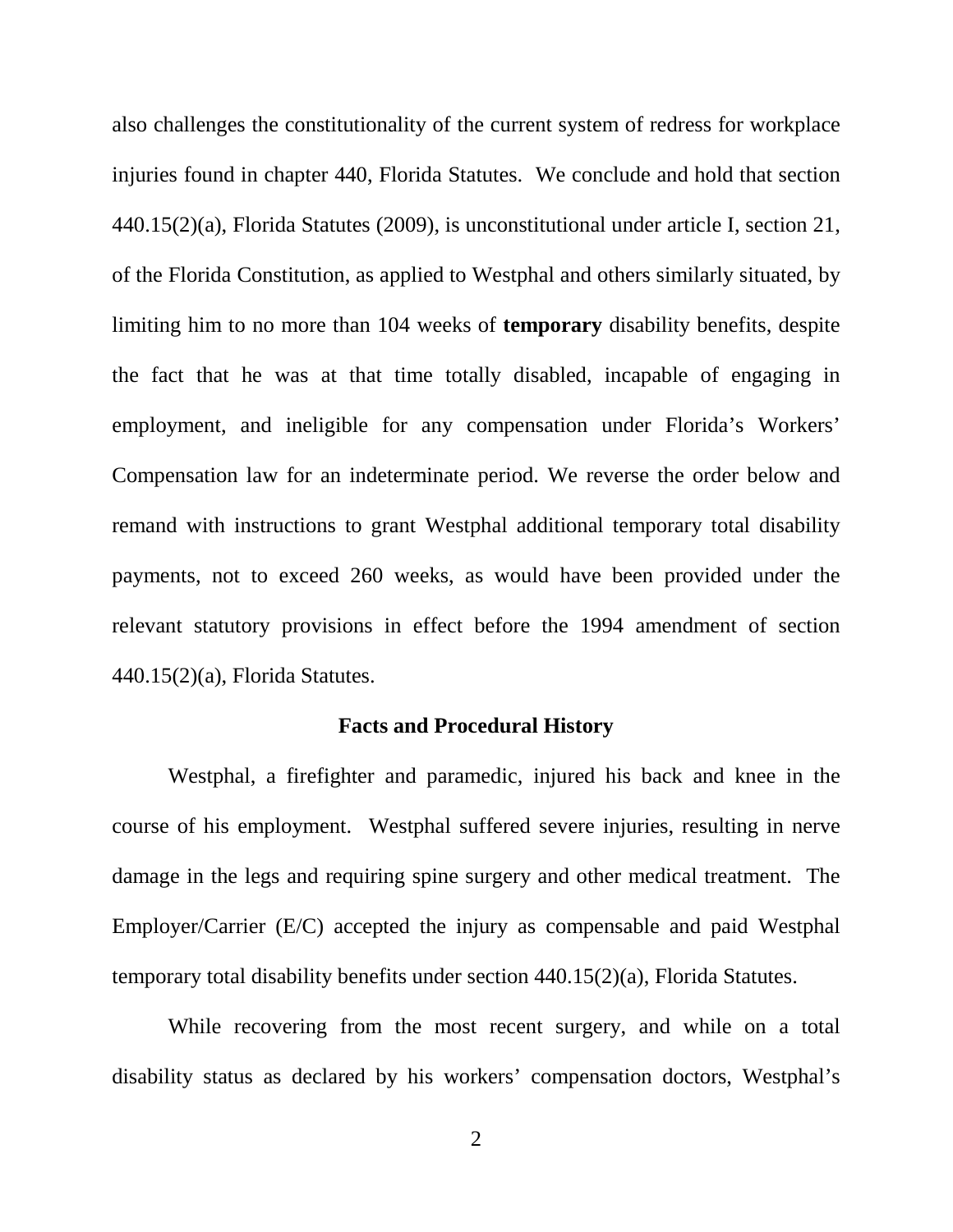entitlement to the 104 weeks of temporary total disability benefits expired, as required by  $440.15(2)(a)$  $440.15(2)(a)$  $440.15(2)(a)$ .<sup>1</sup> At this point, however, Westphal was incapable of working or obtaining employment, based on the advice of his doctors and the vocational experts that examined him. In an attempt to replace his pre-injury wages that he was losing because of his injuries, approximately \$1,500 per week, Westphal, being some three years removed from his workplace accident, filed a claim for permanent total disability benefits—a classification of benefits available to workers who have a disability total in quality and permanent in duration. See § 440.15(1), Fla. Stat. (2009).

Relying on the Court's decision in Matrix Employee Leasing, Inc. v. Hadley, 78 So. 3d 621 (Fla. 1st DCA 2011), the JCC properly denied Westphal's request for permanent total disability benefits, finding that because Westphal had not reached maximum medical improvement, it was too speculative to determine whether he would remain totally disabled from a physical standpoint after his maximum medical improvement status was reached. As the JCC acknowledged,

 $\overline{a}$ 

<span id="page-2-0"></span> $1$  According to the payout record attached to the pretrial stipulation, Westphal was paid impairment benefits totaling \$14,917.50, translating to 26 weeks of benefits during the gap. Nevertheless, under section 440.15(3)(a), such benefits should not have been paid, in that this section provides "Once the employee has reached the date of **maximum medical improvement**, impairment benefits are due and payable . . . ." (Emphasis added.) And, as noted, Westphal had not reached maximum medical improvement before the expiration of his temporary total disability benefits.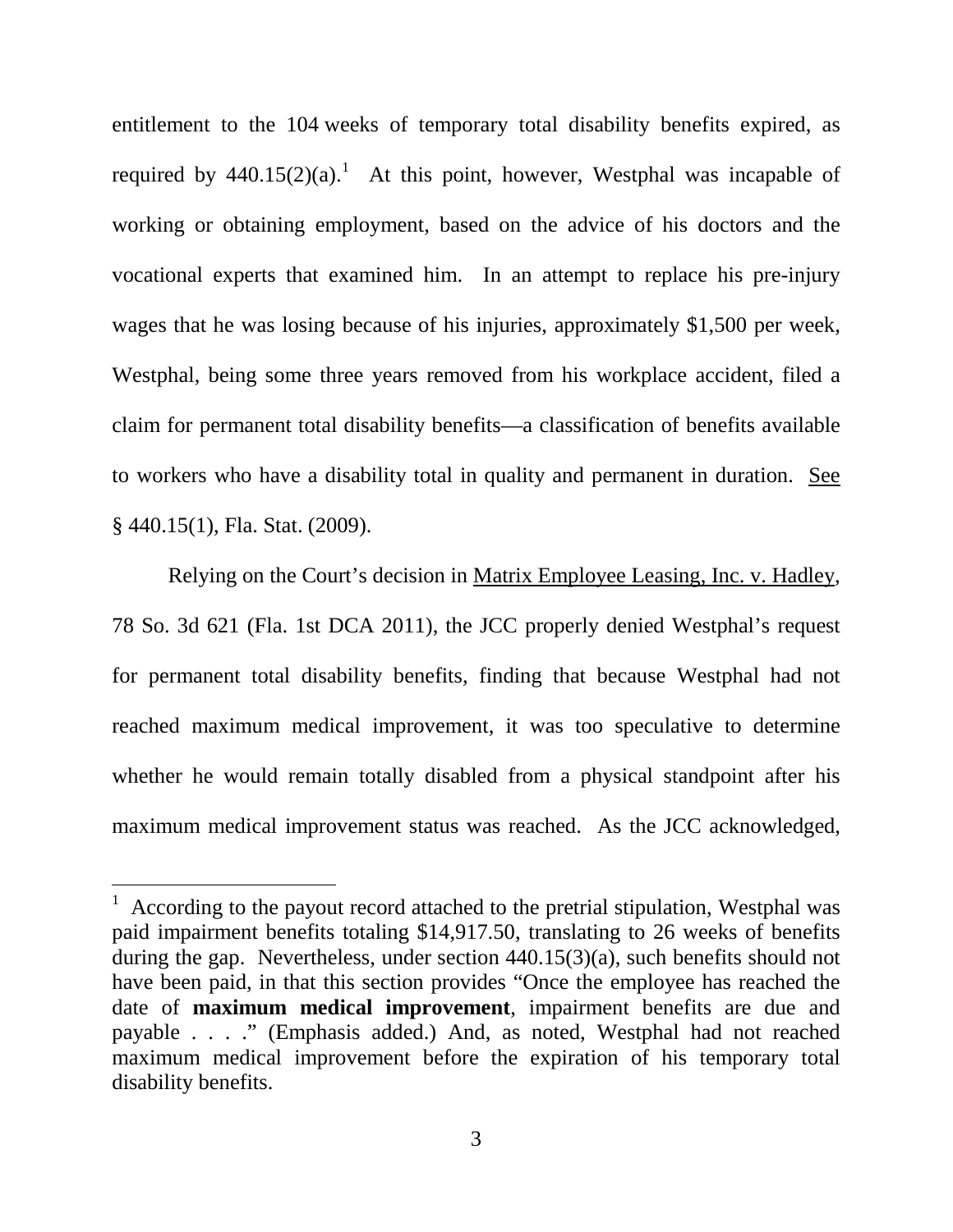Westphal fell into the "statutory gap" for indemnity benefits: He could no longer receive temporary benefits, and he was not yet eligible for permanent total disability benefits, despite the undisputed severity of his injuries and his inability to obtain employment, which would involve disobeying medical advice. As we stated in Hadley: "[w]here, as here, the employee is not at [maximum medical improvement] at the expiration of the 104 weeks, there is the potential for a 'gap' in disability benefits because [temporary total disability] benefits cease by operation of law after 104 weeks and entitlement to [permanent total disability] benefits is generally not ripe until the employee reaches [maximum medical improvement]." Id. at 624.

The gap in which Westphal fell is the same statutory gap we identified in Hadley, wherein we cited numerous cases in which this court has upheld the rule announced in City of Pensacola Firefighters v. Oswald, 710 So. 2d 95 (Fla. 1st DCA 1998). In Oswald, we attempted to "ameliorate" this gap by allowing a severely injured worker to attempt to prove that he would ultimately be declared permanently and totally disabled, despite the fact that he was still recovering from his workplace injuries and still in need of additional medical treatment. Hadley, 78 So. 3d at 624.

Otherwise, if the doctor chosen by the employer determines that the claimant is still improving medically, a severely injured worker has no legal right to obtain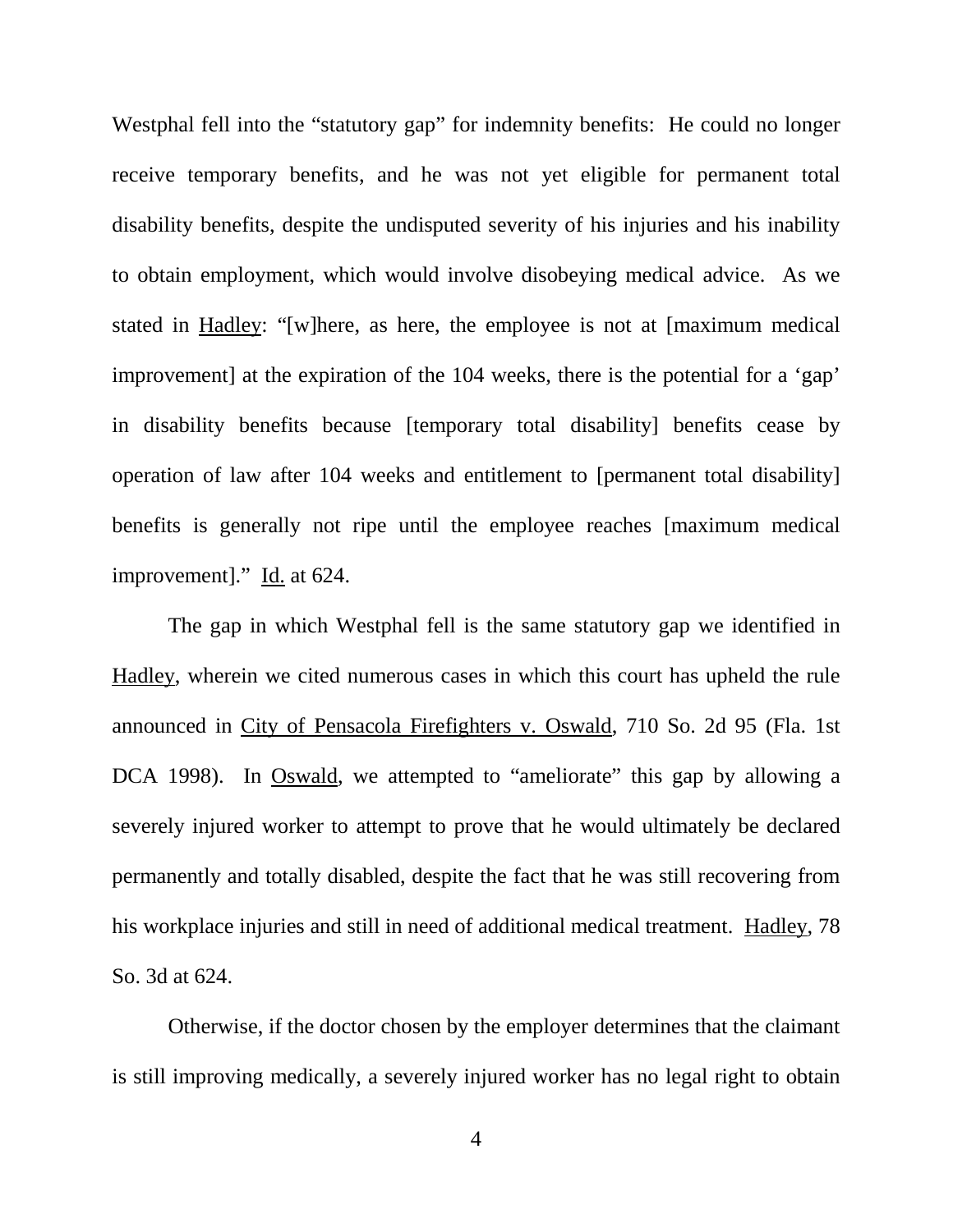any other disability benefits. As we recognized in Hadley, the occurrence of a "statutory gap" in disability benefits for a severely injured worker has not been a rare circumstance, and we have adhered to the Oswald rule many times. Id. at 625- 26 ("We have consistently applied the rule of law announced in Oswald over the past  $13 \text{ years} \dots$ ").

We now must answer a question not raised in Hadley, but noted by the dissenting opinion: Whether this "statutory gap" created under Florida's Worker Compensation Law violates article I, section 21 of the Declaration of Rights in the Constitution of the State of Florida. See Hadley, 78 So. 3d at 634 (Van Nortwick, J., dissenting). We emphasize that the constitutionality of the 104-week limitation on temporary total disability benefits was not an issue in that case—the issue presented in Hadley was one of statutory interpretation relative to Hadley's entitlement to **permanent** total disability benefits. See 78 So. 3d at 623 n.2. We now determine that Westphal is precisely the type of severely injured worker who has been denied access to courts and the constitutionally guaranteed right to the administration of justice without denial or delay, in violation of the Florida Constitution.

#### **Standard of Review**

A determination concerning the constitutionality of a statute is a question of law reviewed de novo. See Sunset Harbour Condo. Ass'n v. Robbins, 914 So. 2d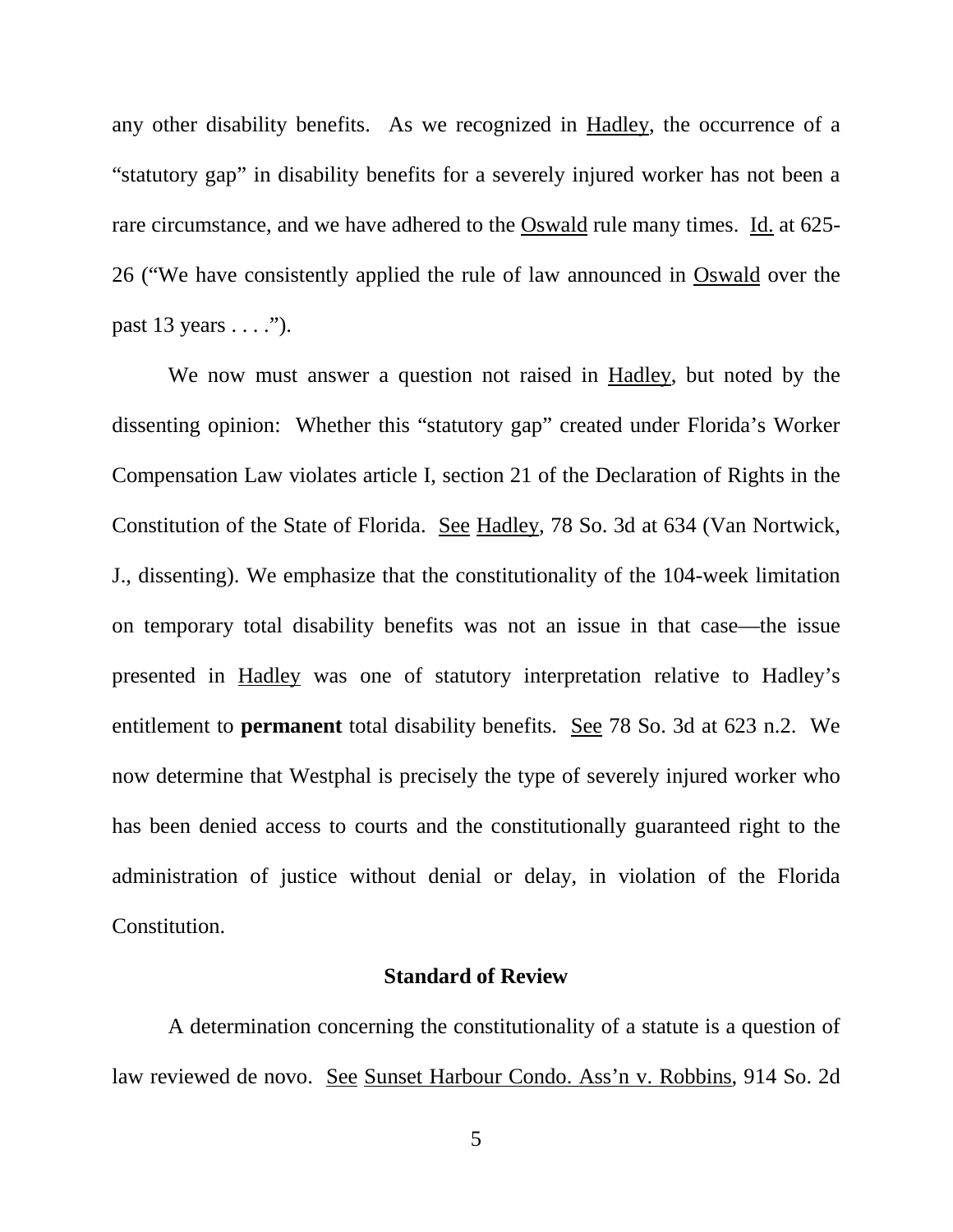925 (Fla. 1st DCA 2005). Here, we review that provision of the constitution that guarantees Westphal access to the courts, but in addition, also guarantees that he will receive justice **without denial or delay**: "[T]he Courts shall be open to every person for redress of any injury, **and justice shall be administered without sale, denial or delay**." Art. I, § 21, Fla. Const. (emphasis added). To the extent possible, courts have a duty to construe a statute in such a way as to avoid conflict with the constitution. See The Fla. Bar v. Sibley, 995 So. 2d 346 (Fla. 2008), cert. denied, 555 U.S. 1188 (2009). If a statute may be construed in multiple ways, one of which is unconstitutional, courts should adopt the constitutional construction. See D.S. v. J.L., 18 So. 3d 1103 (Fla. 1st DCA 2009). In Hadley, this court, in an en banc decision, concluded that the proper interpretation of the statutory scheme now before us is not "susceptible" to another interpretation, specifically one which removes the "gap" in disability benefits for individuals situated such as Westphal. See 78 So. 3d at 626. We are bound by this conclusion, and thus our constitutional analysis today is based on this court's interpretation of chapter 440 in Hadley.

In conducting our constitutional analysis, we must look to the statutory law in place when this constitutional amendment to Florida's organic law was adopted:

[W]here a right of access to the courts for redress for a particular injury has been provided by statutory law predating the adoption of the Declaration of Rights of the Constitution of the State of Florida, or where such right has become a part of the common law of the State pursuant to Fla. Stat. s. 2.01, F.S.A., the Legislature is without power to abolish such a right without providing a reasonable alternative to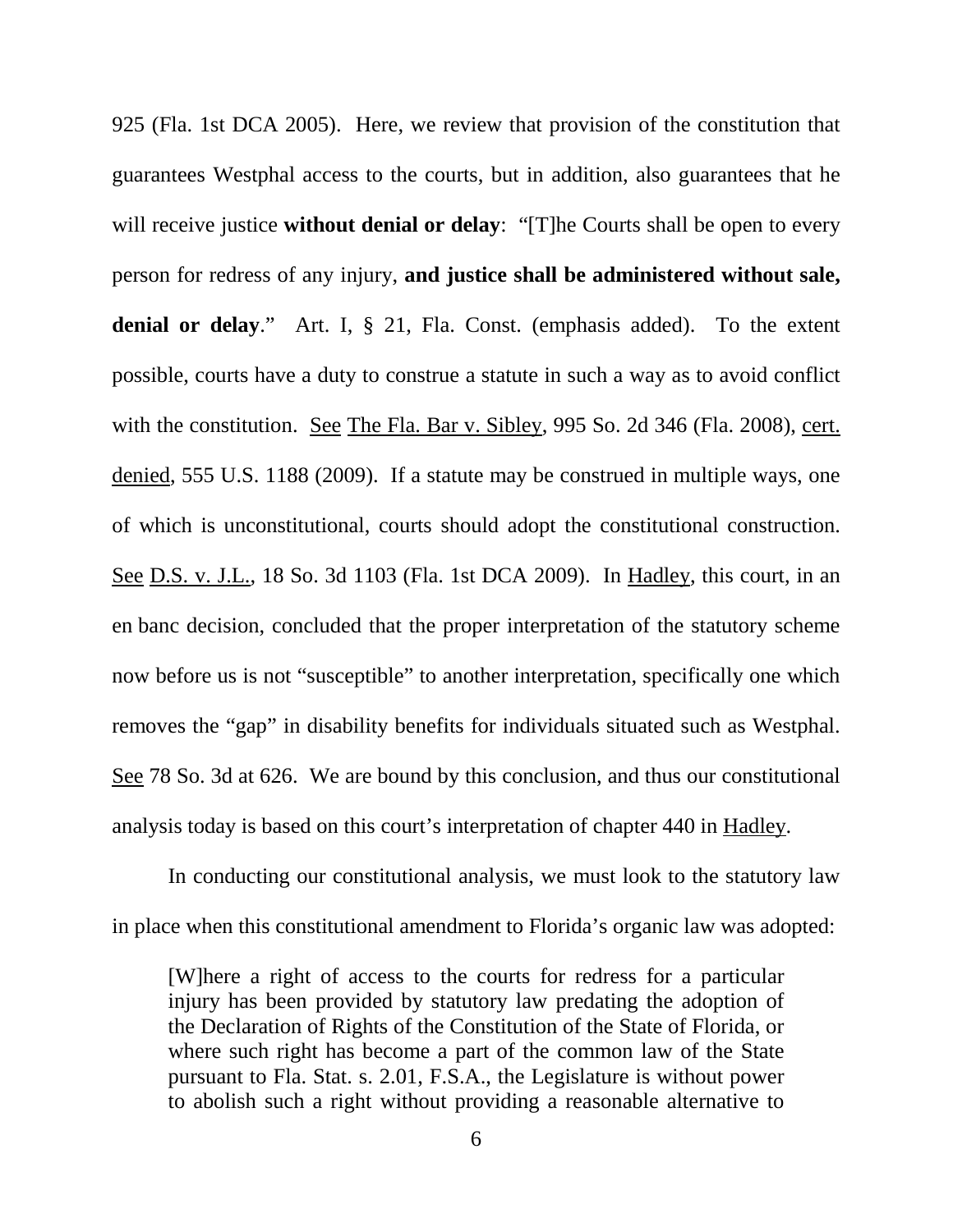protect the rights of the people of the State to redress for injuries, unless the Legislature can show an overpowering public necessity for the abolishment of such right, and no alternative method of meeting such public necessity can be shown.

Kluger v. White, 281 So. 2d 1, 4 (Fla. 1973).

Thus, we look to the statutory remedies that would have been available to a similarly injured worker in 1968, when Florida's electorate adopted both the right of access to the courts and the timely administration of justice in our organic law. We emphasize there are two different rights contained in the constitutional provision at issue: Both the right to enter the courthouse doors (or a reasonable alternative thereof), and, once inside, the right to the administration of justice "without sale, denial or delay."

#### **Discussion and Analysis**

As noted, Westphal was severely injured and disabled while performing his duty as a firefighter in 2009, but he was prohibited by law from suing his employer to recover any damages. Instead, under Florida law, Westphal was required to obtain any and all remedy for his injuries from the City, under the Florida Workers' Compensation Law, codified in chapter 440, Florida Statutes.

Under this law, the City—not Westphal—had the right to select and, if appropriate, de-select, the doctors who would treat his work-related injuries. Through this statutory system of recovery, the City had the right to meet and confer with their selected doctors without Westphal's involvement, and obtain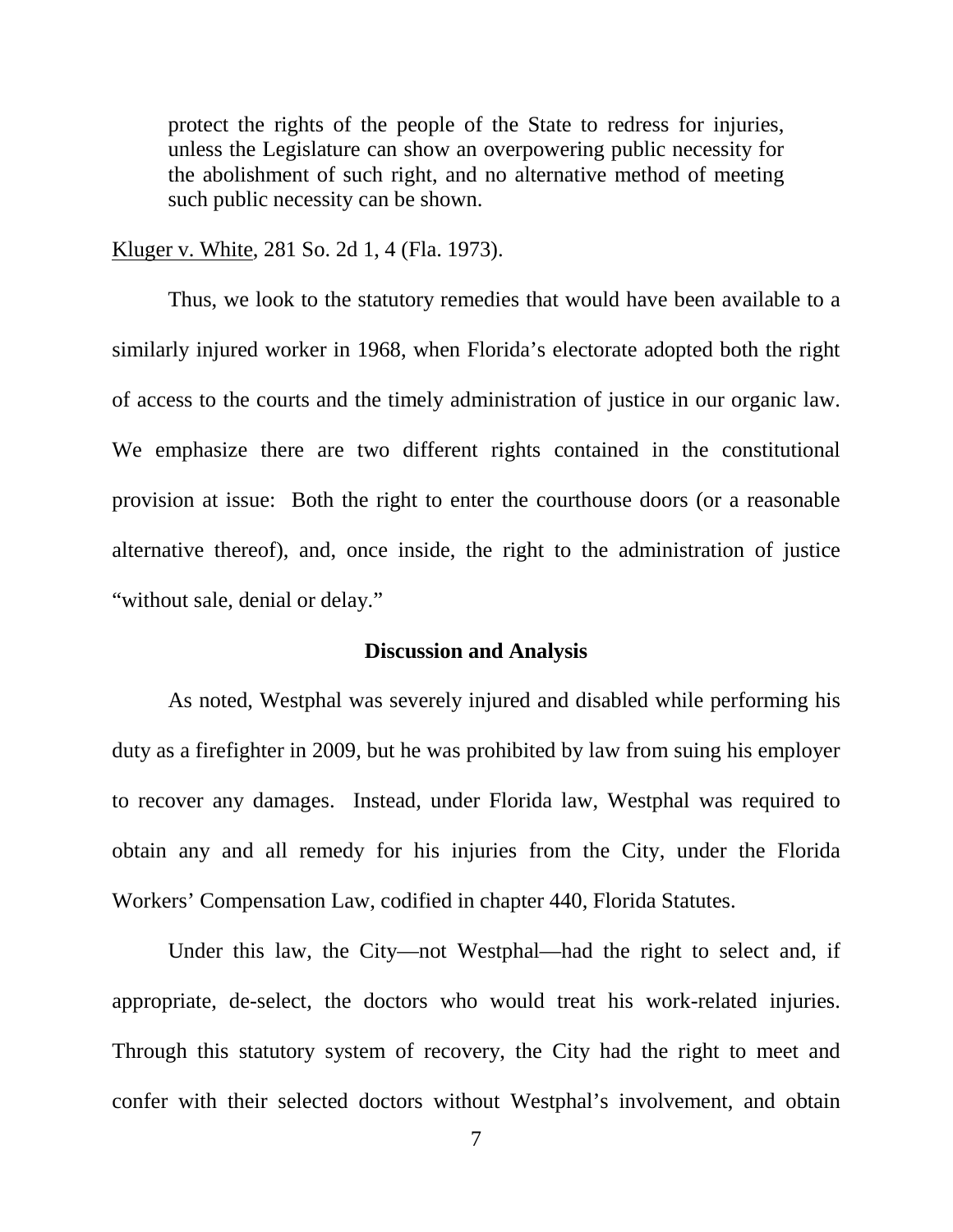otherwise-confidential medical information—whether or not Westphal consented to such communications. And the City had the right to make decisions as to whether it would authorize the medical treatment recommended by the doctors of its choosing. For his part, Westphal, removed from his otherwise inherent right to select his medical providers and make unfettered decisions about his medical care, was required to follow the recommendations of the doctors authorized by his employer. Should he fail to do so, he risked losing entitlement to his workers' compensation benefits, his only legal remedy. $2^2$  $2^2$ 

As part of his medical care, Westphal required multiple surgical procedures, culminating in a five-level fusion of the lumbar spine. Under chapter 440, Westphal was then required to refrain from working **and go without disability pay or wages**—and **wait**. Westphal had to wait until the E/C's authorized doctors opined that he had reached maximum medical improvement, with no guarantee that such a day would ever come. But, even once he fully recovered, Westphal could not, under normal circumstances, recover disability benefits for the indeterminate waiting period.

<span id="page-7-0"></span> $\overline{a}$  $2^{2}$  See Lobnitz v. Orange Mem'l Hosp., 126 So. 2d 739 (Fla. 1961) (reversing award of compensation for period when claimant declined available medical treatment which would have ameliorated skin condition); see also Sultan & Chera Corp. v. Fallas, 59 So. 2d 535, 537 (Fla. 1952) ("There can be no question that an injured employee will be denied compensation because of some disability which may be removed, or modified, by an operation of a simple character not involving serious suffering or danger of death.").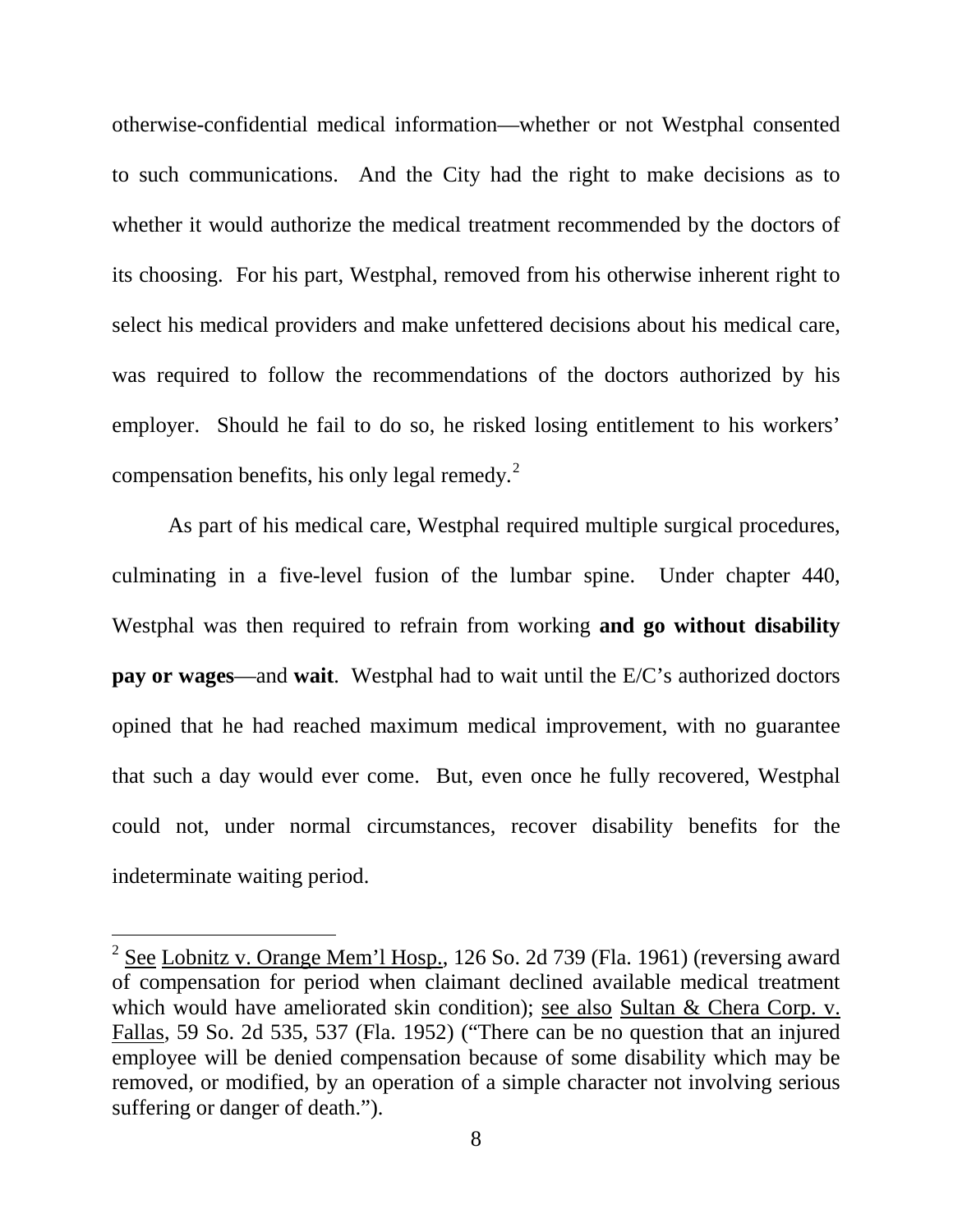We hold that such a result cannot comport with any legal or natural notion of justice. It does not comport with a notion of legal justice, because it violates Westphal's state constitutional right of access to courts, and it violates his right to the administration of justice "without . . . denial or delay," under article I, section 21, of the Florida Constitution. This system of redress does not comport with any notion of natural justice, and its result is repugnant to fundamental fairness, because it relegates a severely injured worker to a legal twilight zone of economic and familial ruin.

Addressing the concept of natural justice first, the Supreme Court of the United States has instructed that in analyzing the constitutionality of a workers' compensation system, a court "cannot ignore" whether the arrangement is unreasonable "from the standpoint of natural justice." See N.Y. Cent. R. Co. v. White, 243 U.S. 188, 202 (1917). In describing the "natural justice" that must be considered in determining the validity of a workers' compensation scheme, the Court in White explained that it is not unreasonable to require an employer to bear the expense of an employee's injury or death, because the employer benefits from the employee's efforts and the employee is thereby subjected to the risks of the employer's trade. Id. at 203-04. And although the employee subject to a workers' compensation scheme must surrender his right to collect full damages that may be attributable to the fault of his employer, natural justice is not offended by a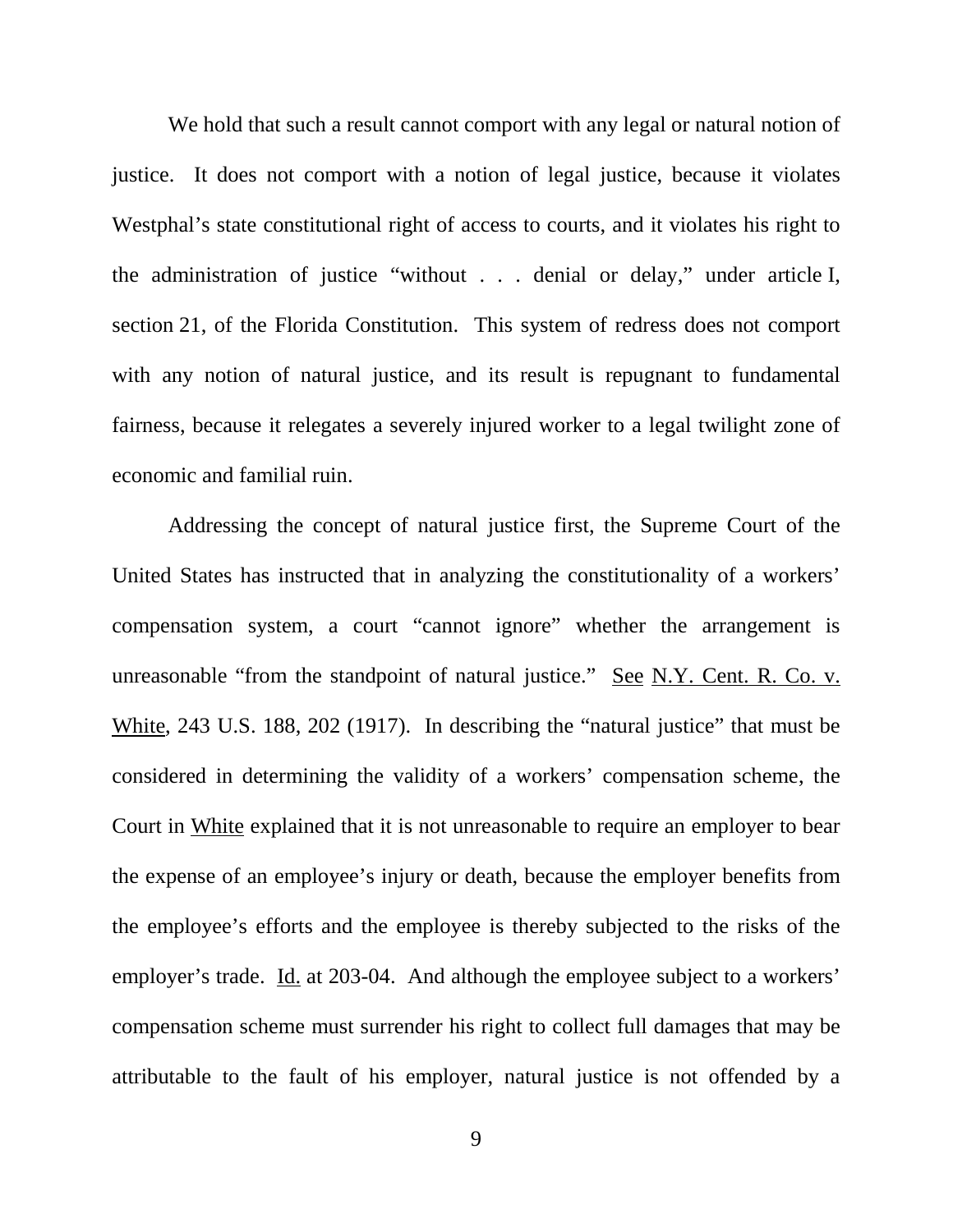substitute system of redress because the employee is assured "easily ascertained compensation" under this alternate scheme. Id. at 204.

The concept of fundamental or "natural" justice is not foreign to Florida jurisprudence. Article I, section 21, of the Florida Constitution guarantees that the "courts shall be open to every person for redress of any injury, and justice shall be administered without sale, denial or delay." At the core of this constitutional guarantee for redress of injury is a promise that "justice shall be administered" but even more so, without denial or delay. Although reasonable debate might be had on whether a particular system for the redress of injury is sufficiently swift or adequate to meet the constitutional guarantees of article I, section 21, it should be beyond debate that, if a system of redress is so fundamentally unjust as to violate the very tenets of natural justice, it cannot pass constitutional muster.

In accord, the Florida Supreme Court, in arriving at the proper test to be used to determine whether the Legislature can abolish a cause of action or a statutory right to redress for injury, held that the Legislature may do so, but it must provide a **reasonable** alternative to the right being removed or substituted. Kluger, 281 So. 2d at 4. This test, although addressing the reasonableness of the alternative means by which an injury might be redressed, is, of necessity, a recasting of the question of whether a substitute system of redress enacted by the Legislature is a just and adequate substitute for those rights available through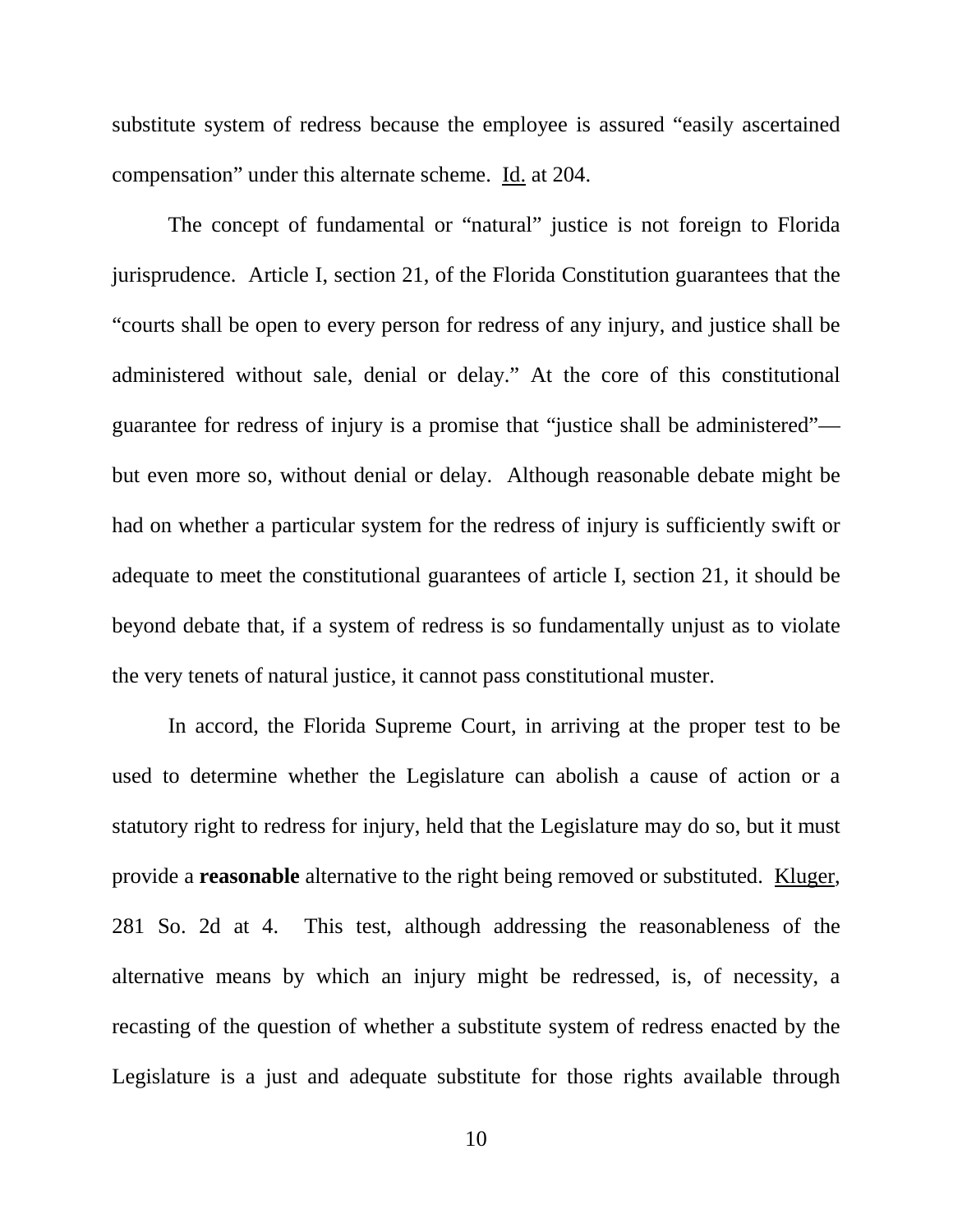statutory or common law existing upon the adoption of the Declaration of Rights of the Constitution of the State of Florida on November 5, 1968.<sup>[3](#page-10-0)</sup>

Hence, we turn to the rights available to an injured worker eligible for workers' compensation benefits in 1968. On November 5, 1968, Florida statutory law provided an injured worker **full medical benefits**, a right to **veto the carrier's selection in physician**, and notably, **350 weeks of temporary total disability benefits**. §§ 440.13(1)-(2), .15(2), Fla. Stat. (1967). And at common law, in 1968, an individual with the right to sue in tort for injury could recover the full amount of his or her damages, including any lost wages and other non-economic damages, all without legislatively imposed restrictions—rights which are purportedly substituted, and definitely foreclosed, by the workers' compensation system. See generally Smith v. Dep't of Ins., 507 So. 2d 1080, 1087 (Fla. 1987). Here, Westphal has been deprived of substantial common law **and** statutory remedies, to the point where he is denied any disability payment, despite his unchallenged inability to work while he recovers from severe, life-altering injuries.

In 1991, more than twenty years after Florida adopted the Declaration of Rights of the Constitution of the State of Florida, the Florida Legislature reduced injured workers' available temporary total disability benefits from 350 to 260

 $\overline{a}$ 

<span id="page-10-0"></span> $3$  The Florida Supreme Court has clarified that the "adoption of the Declaration of Rights" referred to in Kluger refers to the November 5, 1968, adoption of the Florida Constitution. See Eller v. Shova, 630 So. 2d 537, 542 n.4 (Fla. 1993).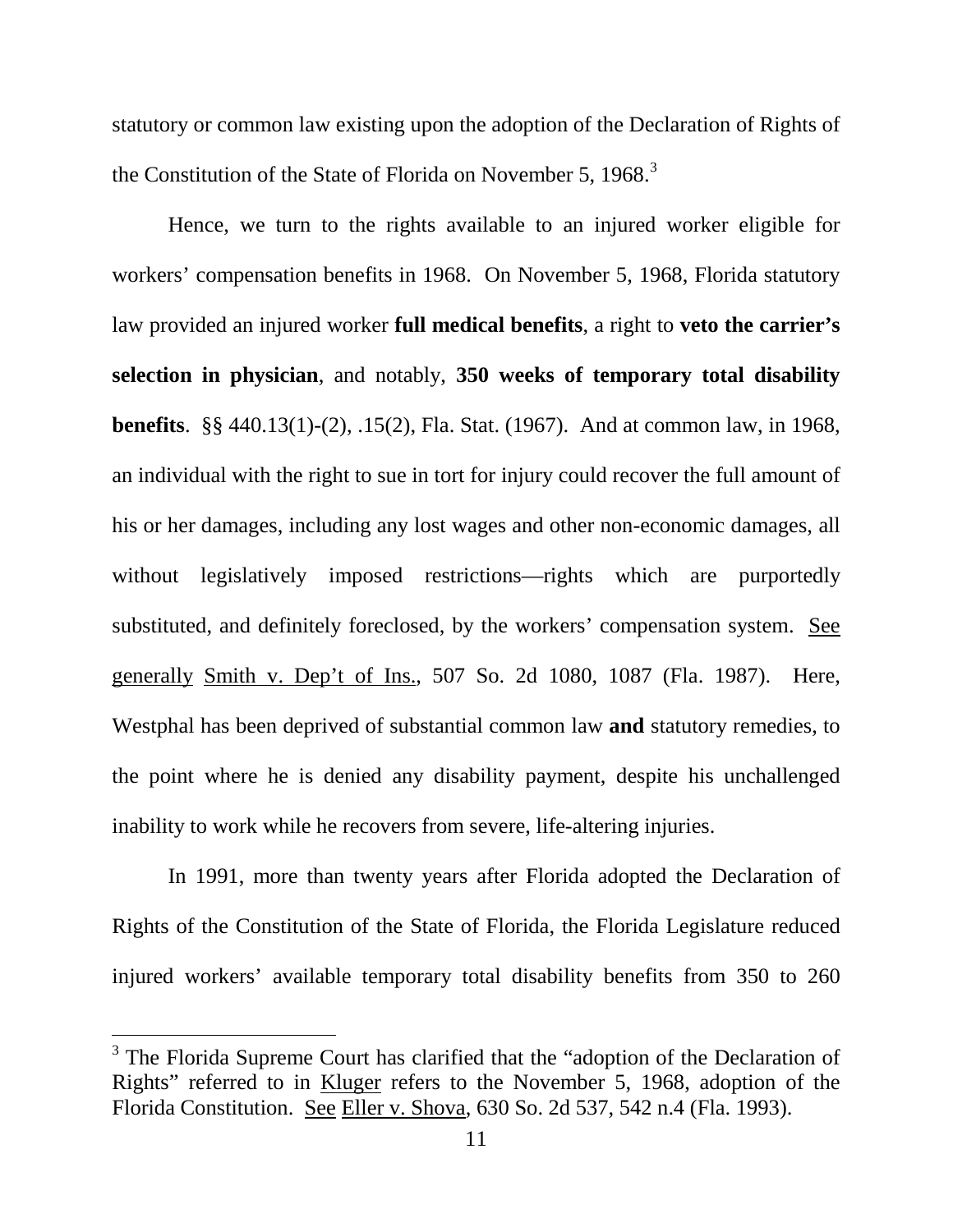weeks, a reduction of two years, or 28.5%. See Ch. 91-1, § 18, at 58, Laws of Fla. In 1994, the Legislature again substantially amended chapter 440, and reduced the temporary total benefits available to an injured worker from 260 to 104 weeks, a 60% reduction from 1991 levels, and a 71% reduction when compared to the temporary total disability benefits available in 1968.See Ch. 93-415, § 20, at 118, Laws of Fla.

Just as significantly in the 1994 Law, the Florida Legislature also removed a statutory provision that made it unlawful for an employer or carrier to "coerce or attempt to coerce a sick or injured employee in the selection of a physician . . . ." § 440.13(3), Fla. Stat. (1993). This statute gave employers and insurance carriers the nearly unfettered right to select treating physicians in workers' compensation cases. See Butler v. Bay Center/Chubb Ins. Co., 947 So. 2d 570 (Fla. 1st DCA 2006) (explaining carrier's right to select physicians under chapter 440). Under the law as amended in 1994—applicable here—temporary benefits "cease" at the termination of 104 weeks, regardless of the condition of the injured worker. See § 440.15(2)(a), Fla. Stat. (Supp. 1994). And, under this court's decisional law, an injured worker who is totally disabled and still recovering from his or her injuries at the expiration of 104 weeks of temporary disability benefits is prohibited from obtaining permanent total disability benefits—even if he or she must refrain from working for an indefinite period of time on the advice of those doctors selected by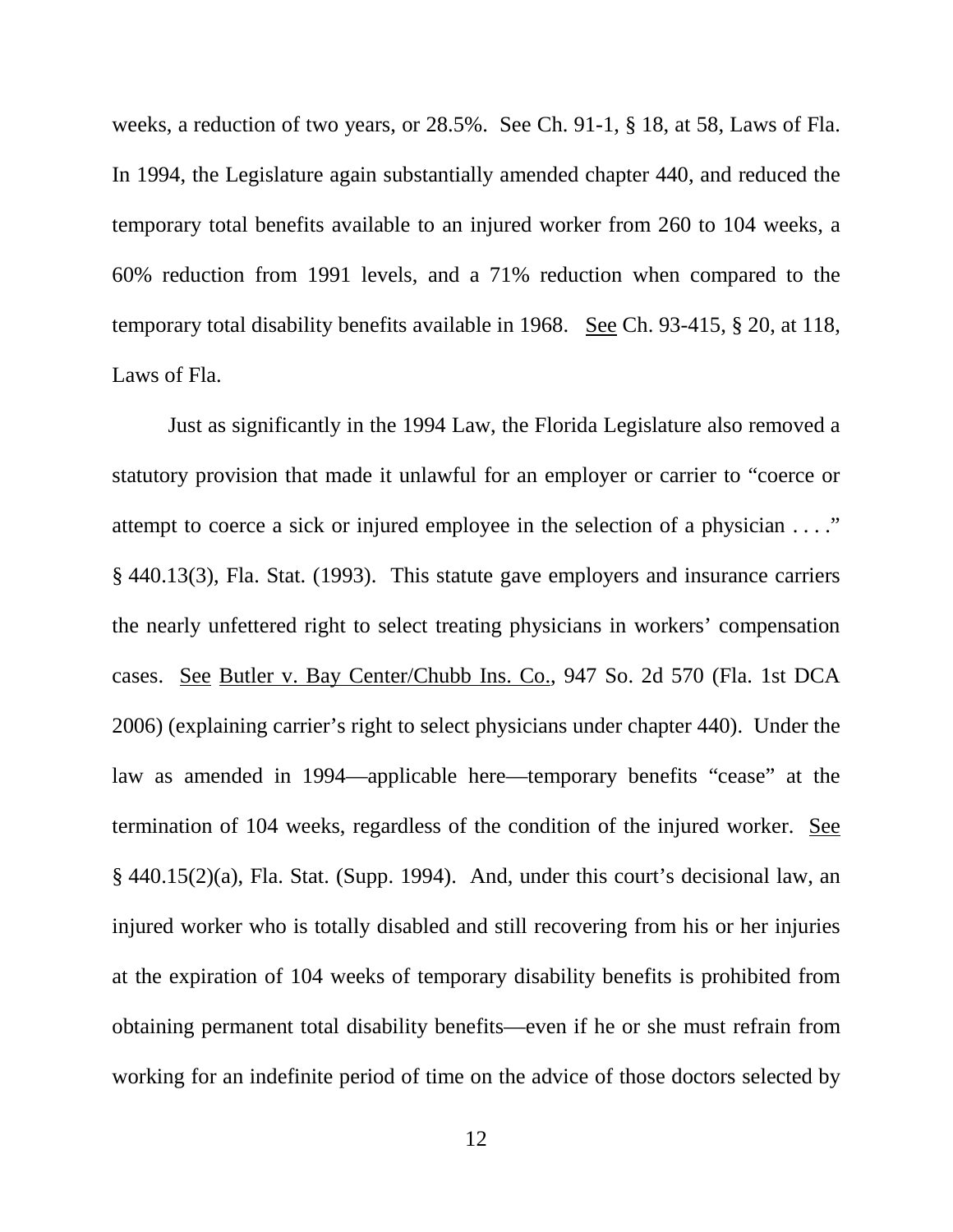the employer and its workers' compensation carrier. See Hadley, 78 So. 3d at 622.

Westphal has thus fallen into the class of workers' compensation recipients who are unable to work but are not receiving any disability payments, because they have exhausted their entitlement to temporary benefits before they reached overall maximum medical improvement. In fact, Westphal spent nine months without receiving any disability payments before the E/C agreed that he was entitled to permanent total disability benefits.

Here, we must review the dramatic reduction in temporary total disability benefits provided to severely injured workers in Florida in 1994, in context with 1968 law, [4](#page-12-0) and also in comparison with the laws of other states. This is necessary

<span id="page-12-0"></span> $\frac{1}{2}$  $4$  The State argues that because the 1968 version of the Workers' Compensation Law limited weekly temporary total disability benefit payments to \$49, Westphal cannot maintain a constitutional challenge to the benefits currently provided under the law. Thus, argues the State, Westphal has recovered more money than he would have under the 1968 Act. The State's argument in this regard ignores the inflationary factors that explain the difference in amount of the benefits available in 1968 and those currently permitted by statute. In addition, this argument fails to acknowledge that the core function of the workers' compensation remedy is to replace wages for the individual who has been injured. See Nat'l Distillers v. Guthrie, 473 So. 2d 806, 808 (Fla. 1st DCA 1985) ("The workers' compensation statute is designed to replace actual wages which an injured employee formerly received but later lost by reason of a compensable injury."). In workers' compensation jurisprudence, the compensation rate, the weekly benefit amount payable for disability, has always been a product of the injured worker's average weekly wage, limited by the statewide average weekly wage for the year in which the injury occurred. See § 440.12, Fla. Stat. Thus, a reference to the dollar amount of benefits that an injured worker such as Westphal would have received in 1968 is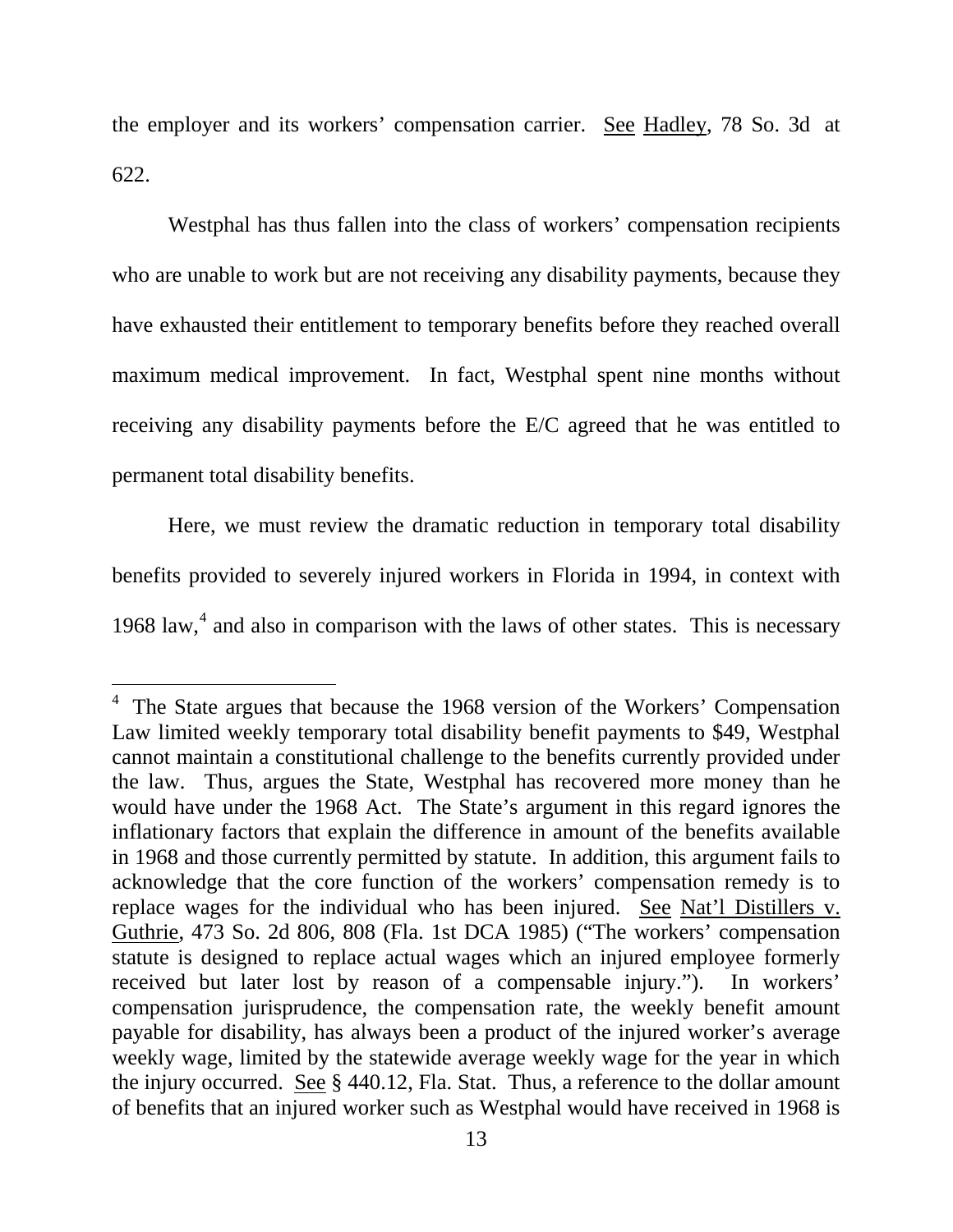to evaluate both the legal and natural justice involved with such a change in the law.

When the 104-week limit on Florida's temporary total disability is compared to limits in other jurisdictions, it becomes readily apparent that the current limit is not adequate and does not comport with principles of natural justice.<sup>[5](#page-13-0)</sup> The

Ĩ. insufficient to answer the question before us, as it can be said with near certainty that Westphal, or another similarly situated injured employee, would not have been earning \$1,500 a week in wages in 1968; had he been, however, another substantial issue would likely arise as to whether \$49 a week would constitute adequate redress for his injuries. Notably, however, the constitutionality of the limitation on the weekly rate of compensation as provided in section 440.12(2) is not before us. Furthermore, more than forty years ago, the Florida Supreme Court in Thompson v. Florida Industrial Commission, 224 So. 2d 286, 287 (Fla. 1969), recognized the inadequacy of even a 350-week limitation on temporary total disability benefits. The Thompson court, which did not address the constitutional issue presented here, implicitly advised that this shortcoming should be remedied by the Legislature. Id. Rather than heed the recommendation in Thompson, the Legislature cut back temporary disability benefits, exacerbating the "inadequacy" acknowledged in Thompson, and thus, creating the system we now review on constitutional grounds.

<span id="page-13-0"></span> $<sup>5</sup>$  The State's brief urges that the reduction in a single classification of benefits (or</sup> damages) cannot, presumably under any circumstances, invalidate the constitutionality of the workers' compensation scheme, because there is a right to some recovery by the injured worker under chapter 440. In Smith, the Florida Supreme Court rejected a similar argument, and struck and severed a statutory cap on non-economic damages from the Tort Reform and Insurance Act of 1986, reasoning, in relevant part, as follows:

[I]f the legislature may constitutionally cap recovery at \$450,000, there is no discernible reason why it could not cap the recovery at some other figure, perhaps \$50,000, or \$1,000, or even \$1. None of these caps, under the reasoning of appellees, would "totally" abolish the right of access to the courts. . . . There are political systems where constitutional rights are subordinated to the power of the executive or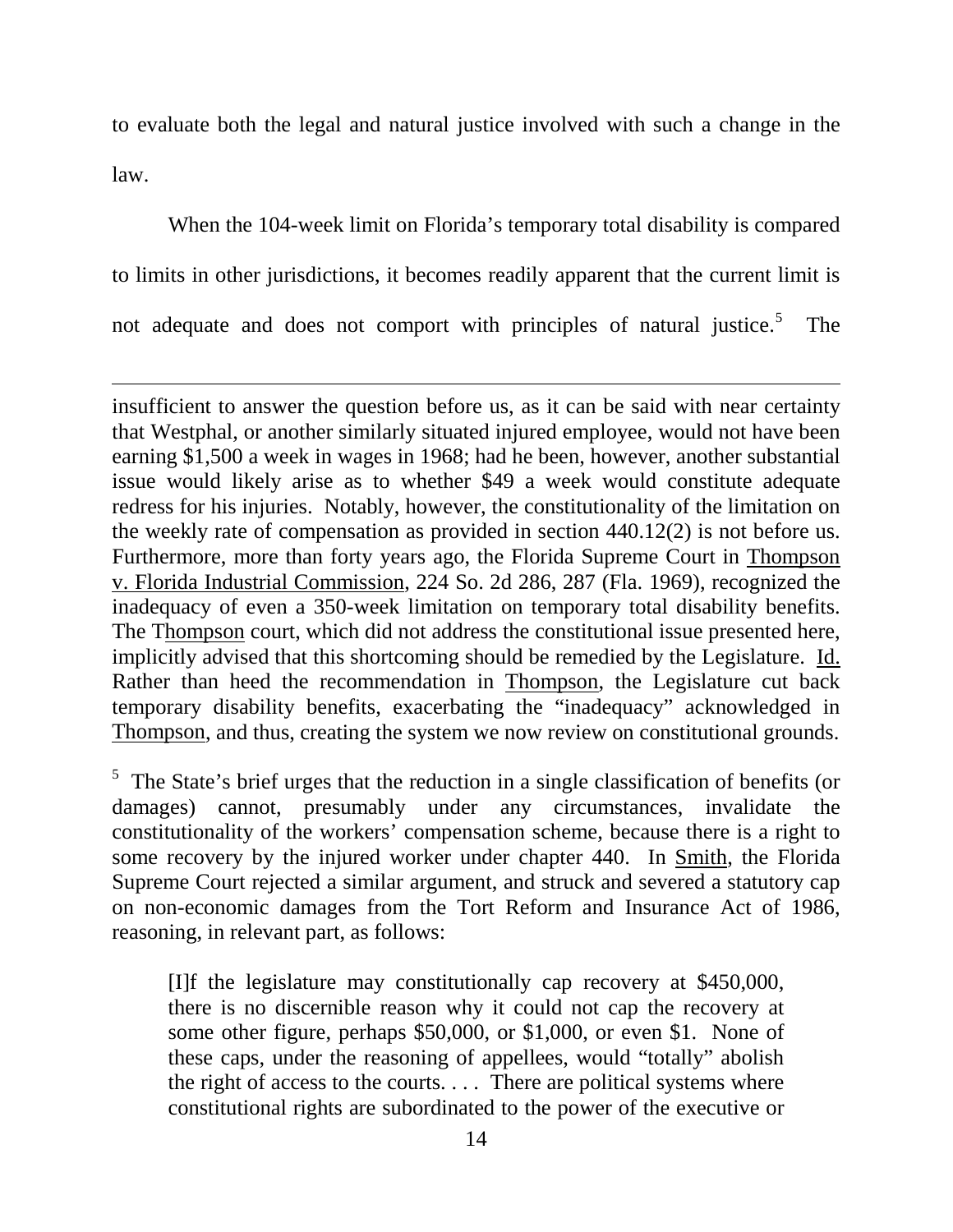overwhelming majority of jurisdictions—in excess of forty—allow a minimum of 312 weeks, three times the benefits provided to Florida's injured workers, up to a maximum entitlement of unlimited duration (i.e., for the duration of disability). Only five jurisdictions limit disability benefits to 104 weeks, and one of those has enough exceptions to allow for the receipt of disability benefits for up to seven years. See Arthur Larson & Lex K. Larson, Larson's Workers' Compensation Law, Appendix B, Table 6 (2006).

But we do not end our analysis there. To ensure a fair and proper examination, we review the duration of temporary total disability benefits available in our sister states, as these states are more likely to face similar economic conditions. This examination reveals Florida to be even more significantly lacking in providing disability payments to severely injured workers, with two sister states

legislative branches, but ours is not such a system.

ī

<sup>507</sup> So. 2d at 1089. We note that the State's argument in this regard is contrary to the doctrine of severability (discussed *infra*). The State seems to suggest that no severable portion of the workers' compensation scheme may be struck on constitutional grounds or on an as-applied basis, so long as the Act is generally fair to other injured workers. This argument seems to reduce an individual's constitutionally guaranteed right of access to the courts for the redress of any injury and to the administration of justice, to something other than the individual right that it is. See Art. I, § 21, Fla. Const. ("[T]he Courts shall be open to **every person** for redress of any injury, and justice shall be administered without sale, denial or delay.") (emphasis added); see generally Holland v. Mayes, 19 So. 2d 709, 711 (Fla. 1944) (interpreting right to access to courts contained in Declaration of Rights as giving "life and vitality" to the maxim "for every wrong there is a remedy").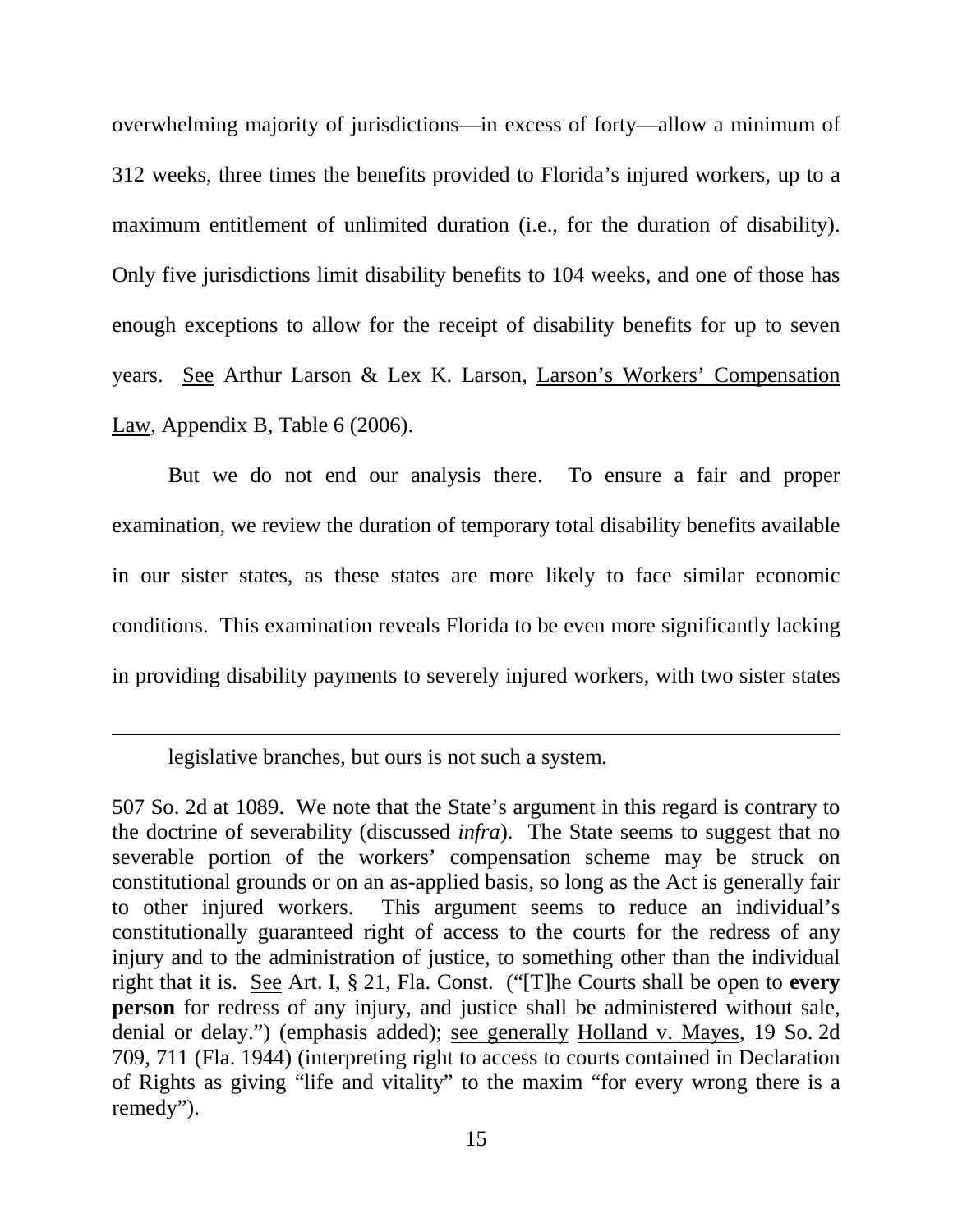imposing **no limit** to the payment of temporary total disability payments, and no state providing less than **400 weeks** of this benefit. See Section 25-5-57, Alabama Workers' Compensation Law ("This compensation [temporary total disability benefits] **shall be paid during the time of the disability** . . . ."); Code Section 34- 9-261, Georgia Workers' Compensation Law ("The weekly benefit under this Code section shall be payable for a maximum period of **400 weeks** from the date of injury . . . ."); La. R. S. 23:1221(1)(a), Louisiana Workers' Compensation Law ("For any injury producing temporary total disability [compensation **shall be paid** at the rate of] sixty-six and two-thirds percent of wages **during the period of such disability**."); Section 71-3-17, Mississippi Workers' Compensation Law ("In case of disability, total in character but temporary in quality, [benefits] shall be paid to the employee during the continuance of such disability not to exceed **four hundred fifty (450) weeks** . . . ."); G.S. 97-29(b), North Carolina Workers' Compensation Act ("The employee shall not be entitled to compensation pursuant to this subsection [addressing temporary total disability] **greater than 500 weeks** from the date of first disability unless the employee qualifies for extended compensation under subsection (c) of this section."); Section 42-9-10(A), South Carolina Workers' Compensation Law ("In no case may the period covered by the compensation [for total incapacity for work resulting from an injury] **exceed five hundred weeks** except as provided in subsection (C) [addressing permanent total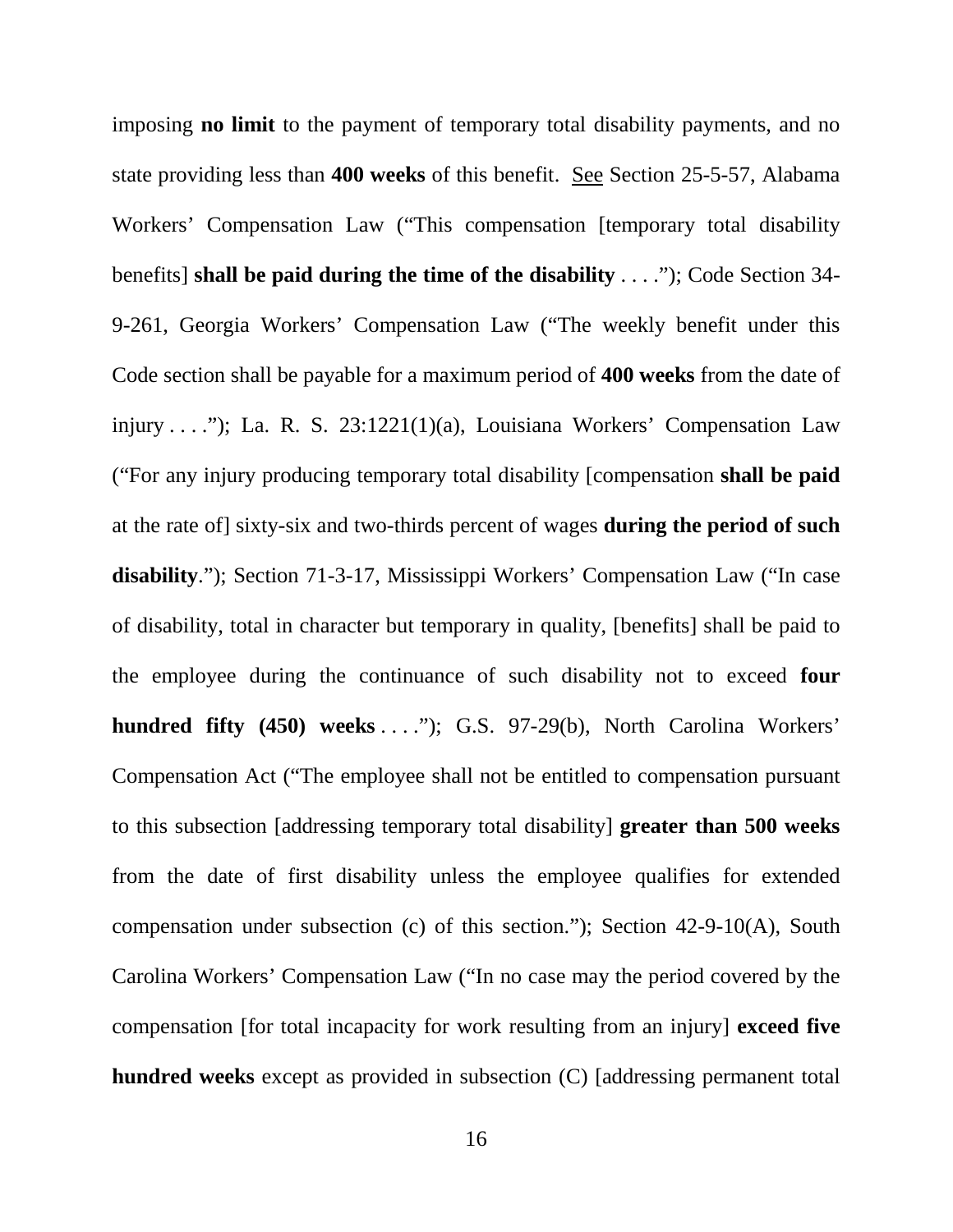disability]"); T.C.A. 50-6-207, Tennessee Workers' Compensation Law (providing for payment of temporary disability "during the period of the disability, not, however, **beyond four hundred (400) weeks**") (emphasis added in all citations).

Finally, we look to whether this case is an isolated example, and thus, inappropriate to consider as indicative of a systemic deprivation of justice. We find that our own decisions disprove such a conclusion. See Hadley, 78 So. 3d at 622 (explaining JCC denied claim for permanent total disability after claimant received 104 weeks of temporary benefits even though doctors opined claimant was totally disabled, not at MMI, and would need additional surgeries); see also East v. CVS Pharmacy, Inc., 51 So. 3d 516, 516-17 (Fla. 1st DCA 2010); Crum v. Richmond, 46 So. 3d 633, 636 (Fla. 1st DCA 2010); Fla. Transport 1982, Inc. v. Quintana, 1 So. 3d 388, 389-91 (Fla. 1st DCA 2009); Olmo v. Rehabcare Starmed/SRS, 930 So. 2d 789 (Fla. 1st DCA 2006); Rivendell of Ft. Walton v. Petway, 833 So. 2d 292 (Fla. 1st DCA 2002); Office Depot v. Sweikata, 737 So. 2d 1189, 1191-92 (Fla. 1st DCA 1999); Oswald, 710 So. 2d 95, 98 (Fla. 1st DCA 2011).

This case illustrates a recurrent problem resulting from the 104-week limitation on temporary disability benefits enacted by the Legislature effective January 1, 1994—which limitation was carried over to the 2003 enactment at issue here. When an employee sustains serious injuries that require prolonged or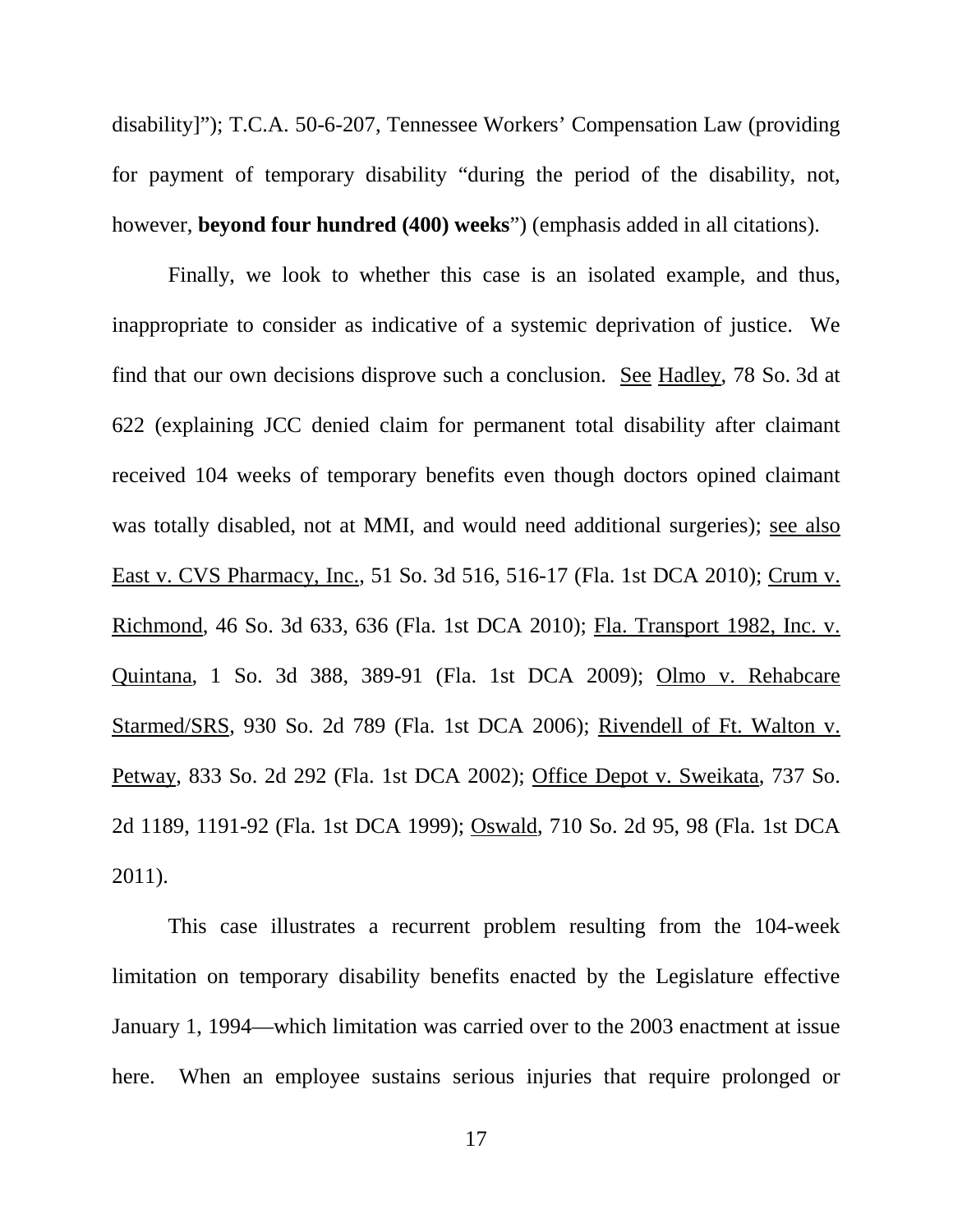complicated medical treatment, it is not unusual for that claimant to exhaust entitlement to 104 weeks of temporary disability benefits before reaching maximum medical improvement (the status of full medical recovery) paradoxically leaving only seriously injured individuals without compensation for disability while under medical instructions to refrain from work that cannot be ignored lest a defense of medical non-compliance be raised.<sup>[6](#page-17-0)</sup> Although this result is anathema to the stated purposes of chapter 440, providing injured workers with prompt medical and indemnity benefits, this court has held on numerous occasions that an award of permanent total disability benefits is premature until an injured worker reaches the stage of full medical recovery. See Anderson & Padgett Sawmill v. Collins, 686 So. 2d 795, 796 (Fla. 1st DCA 1997).

In Martinez v. Scanlan, 582 So. 2d 1167 (Fla. 1991), the Florida Supreme Court employed the Kluger test to address a challenge to the constitutional validity of the 1990 Workers' Compensation Law. The supreme court struck the law on other grounds, but concluded that chapter 90-201, which reduced available benefits when compared to the predecessor act, was not constitutionally infirm because "[i]t continue[d] to provide injured workers with full medical care and wage-loss payments for total or partial disability . . . ." 582 So. 2d at 1172. We are now

 $\frac{1}{2}$ 

<span id="page-17-0"></span> $6$  See Lobnitz, 126 So. 2d at 739 (reversing compensation award for period when claimant declined available medical treatment which would have ameliorated skin condition).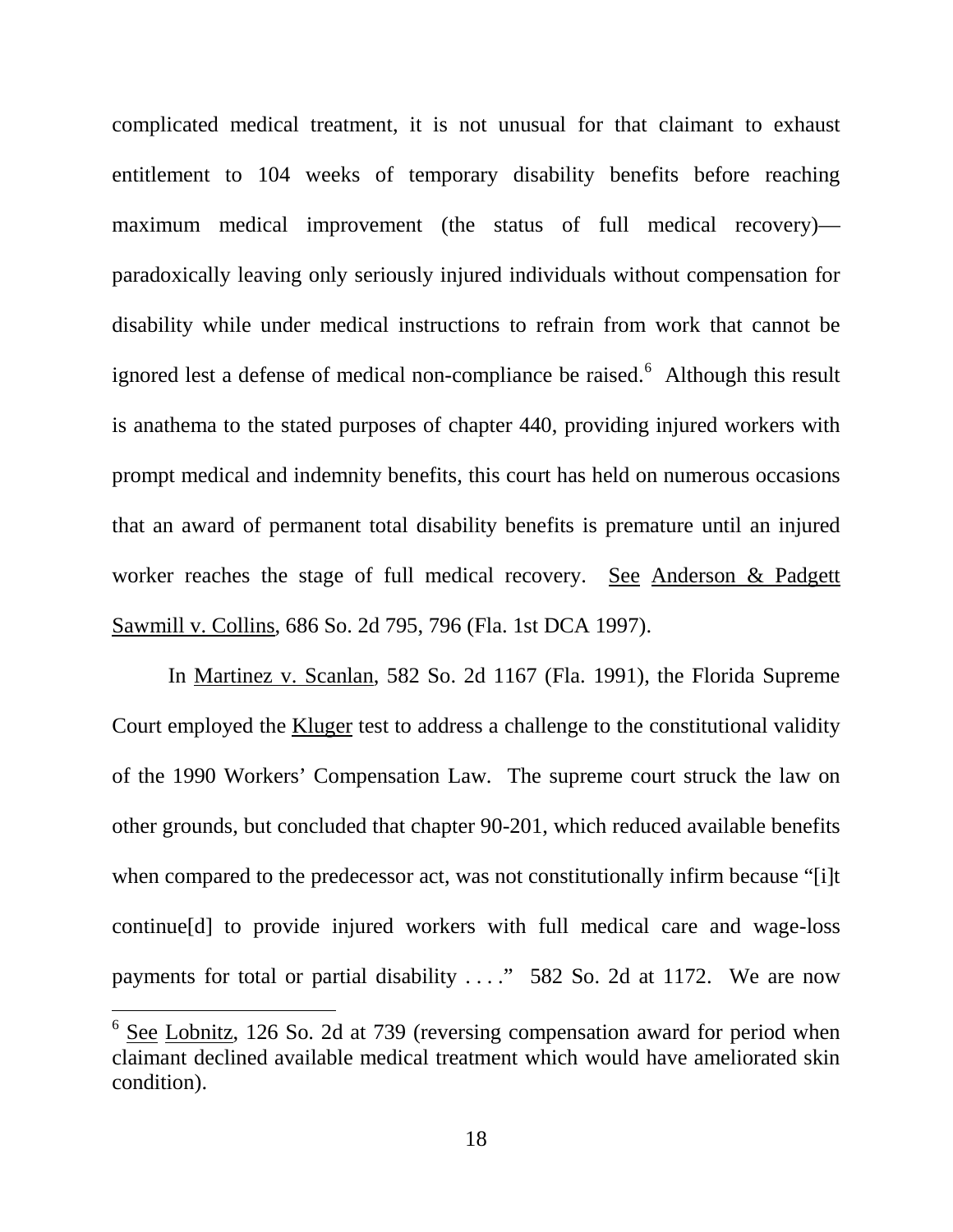presented with a different iteration of the Workers' Compensation Law from that addressed in Martinez—one which today provides an injured worker with limited medical care, no disability benefits beyond the 104-week period, and no wage-loss payments, full or otherwise.<sup>[7](#page-18-0)</sup> And, the lack of disability compensation occurs only because the severely injured worker **has not** reached maximum medical improvement as to the very injury for which redress is guaranteed under the Florida constitution.

The natural consequence of such a system of legal redress is potential economic ruination of the injured worker, with all the terrible consequences that this portends for the worker and his or her family. A system of redress for injury that requires the injured worker to legally forego any and all common law right of recovery for full damages for an injury, and surrender himself or herself to a system which, whether by design or permissive incremental alteration, subjects the worker to the known conditions of personal ruination to collect his or her remedy, is not merely unfair, but is fundamentally and manifestly unjust. We therefore conclude that the 104-week limitation on temporary total disability benefits

 $\overline{a}$ 

<span id="page-18-0"></span> $7$  Under the 1991 Act, wage-loss benefits were payable to an injured worker who had achieved the status of maximum medical improvement to compensate the worker for an injury that was permanent in duration and partial in quality. See  $§$  440.15(3)(b), Fla. Stat. (1991). The amendments to chapter 440, effective October 1, 2003, removed the availability of such benefits. See § 440.15(3), Fla. Stat. (2003).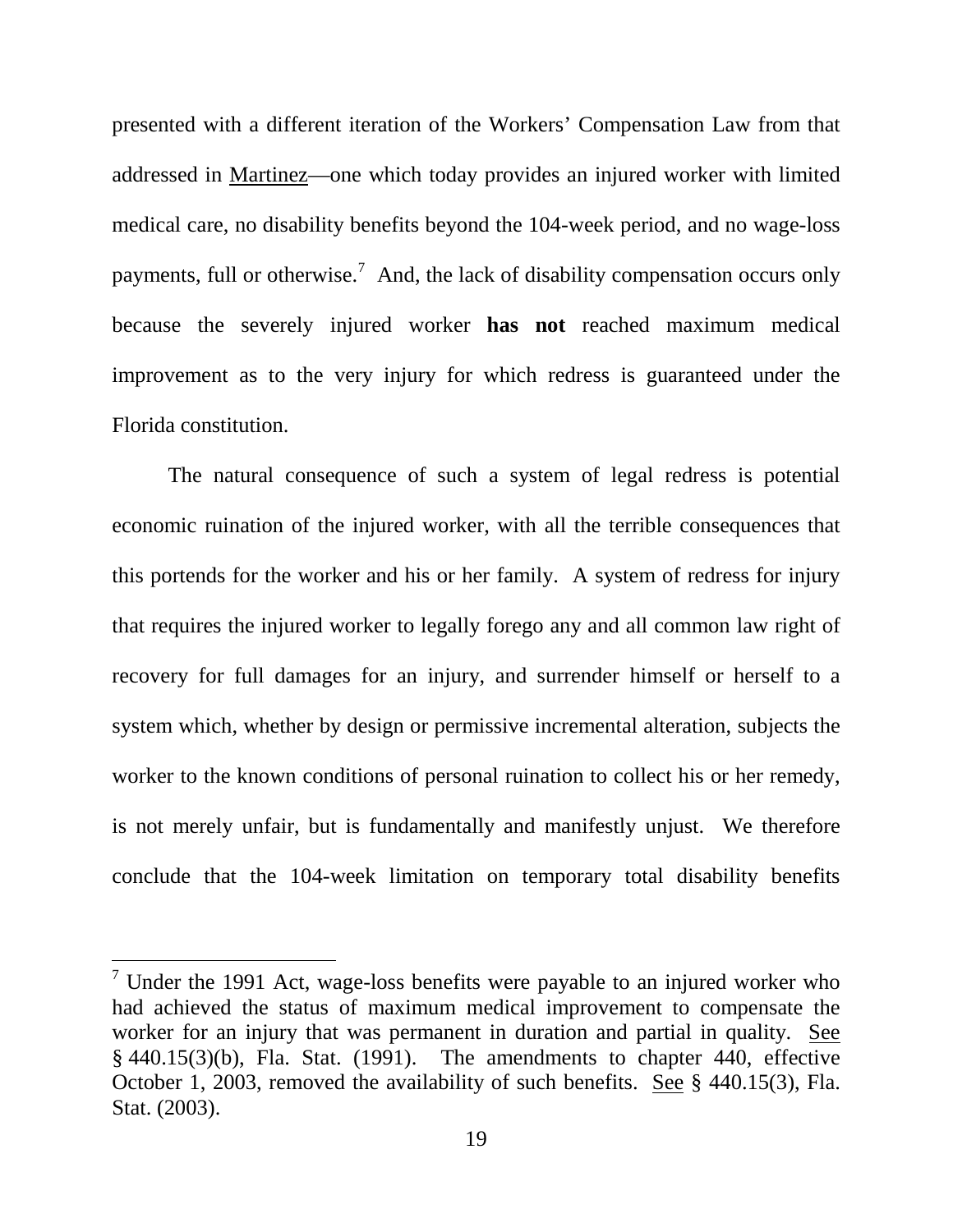violates Florida's constitutional guarantee that justice will be administered without denial or delay.

Further, we hold that there is simply no public necessity, much less an overpowering one, that has been demonstrated to justify such a fundamentally unjust system of redress for injury. In fact, workers' compensation insurance premiums have declined dramatically in Florida since 2003, falling 56%.<sup>[8](#page-19-0)</sup>

Thus, while it may be correct, as the Solicitor General noted in oral argument, that this decline in workers' compensation insurance premiums attests to the effectiveness of reforms limiting benefits to injured workers, this fact would not support a claim of an overwhelming public necessity under article I, section 21, of the Florida Constitution to justify the draconian reduction of temporary total disability payments under Kluger v. White. Thus, the 104-week limitation is not

<span id="page-19-0"></span> $\frac{1}{\sqrt{2}}$ <sup>8</sup> Florida Insurance Commissioner Kevin McCarty approved a 6.1% workers' compensation insurance rate increase, effective January 1, 2013, but noted that "[e]ven with this increase, Florida's rates are still 56 percent below the rates prior to the 2003 reforms, and are competitive with other states nationally." See Florida Office of Insurance Regulation, 2012 Workers' Compensation Annual Report, 3 (Dec. 2012), http://www.floir.com/sitedocuments/wc2012annualreport.pdf. According to the 2012 Annual Report mandated by section 627.211(6), Florida Statutes, "Based on a comparative analysis across a variety of economic measures, the worker's compensation market in Florida **is competitive.**" Id. (emphasis added). Looking historically, according to the Annual Report issued in 2001, "[c]omparison of cumulative rate changes since 1978 between Florida and the nation as a whole highlights the volatility of state rates. . . . Across all years, however Florida's rates have remained lower relative to 1978 than national rates." See Division of Workers' Compensation, 2001 Annual Report, 70 (2001), http://www.myfloridacfo.com/wc (then click on "Annual Reports" and scroll down to "2001 Annual Reports").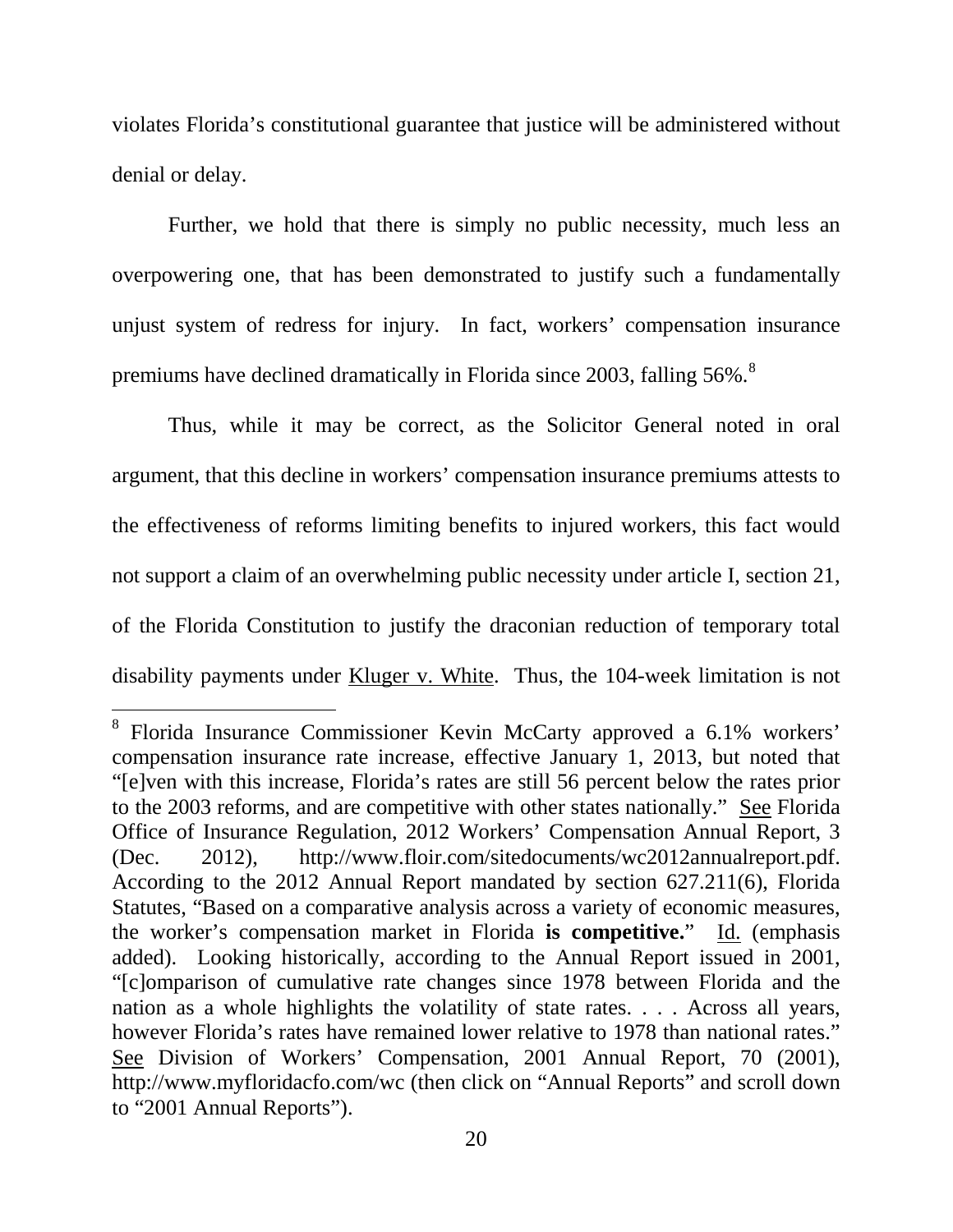an adequate substitute for the benefits provided to seriously injured workers in 1968, and no public necessity can justify the unjust nature of the system of redress available today.

#### **Severability and Statutory Revival**

We must now decide whether chapter 440's unconstitutional limitation on temporary total disability benefits renders the entire workers' compensation system invalid, or whether this limitation can be severed from the Law. Severability is a judicial doctrine—"derived from the respect of the judiciary for the separation of powers"—which acknowledges the obligation of the judiciary to uphold the constitutionality of legislative enactments where it is possible to strike only the unconstitutional portions. See Fla. Dep't of State, Div. of Elections v. Martin, 916 So. 2d 763, 773 (Fla. 2005); see also 10 Fla. Jur. 2d Constitutional Law § 123 (2003). "The portion of a statute that is declared unconstitutional will be severed if: '(1) the unconstitutional provisions can be separated from the remaining valid provisions, (2) the legislative purpose expressed in the valid provisions can be accomplished independently of those which are void, (3) the good and the bad features are not so inseparable in substance that it can be said that the Legislature would have passed the one without the other, and (4) an act complete in itself remains after the invalid provisions are stricken.'" State v. Catalano, 37 Fla. L. Weekly S763, S766 (Fla. Dec. 13, 2012) (quoting Lawnwood Med. Ctr., Inc. v.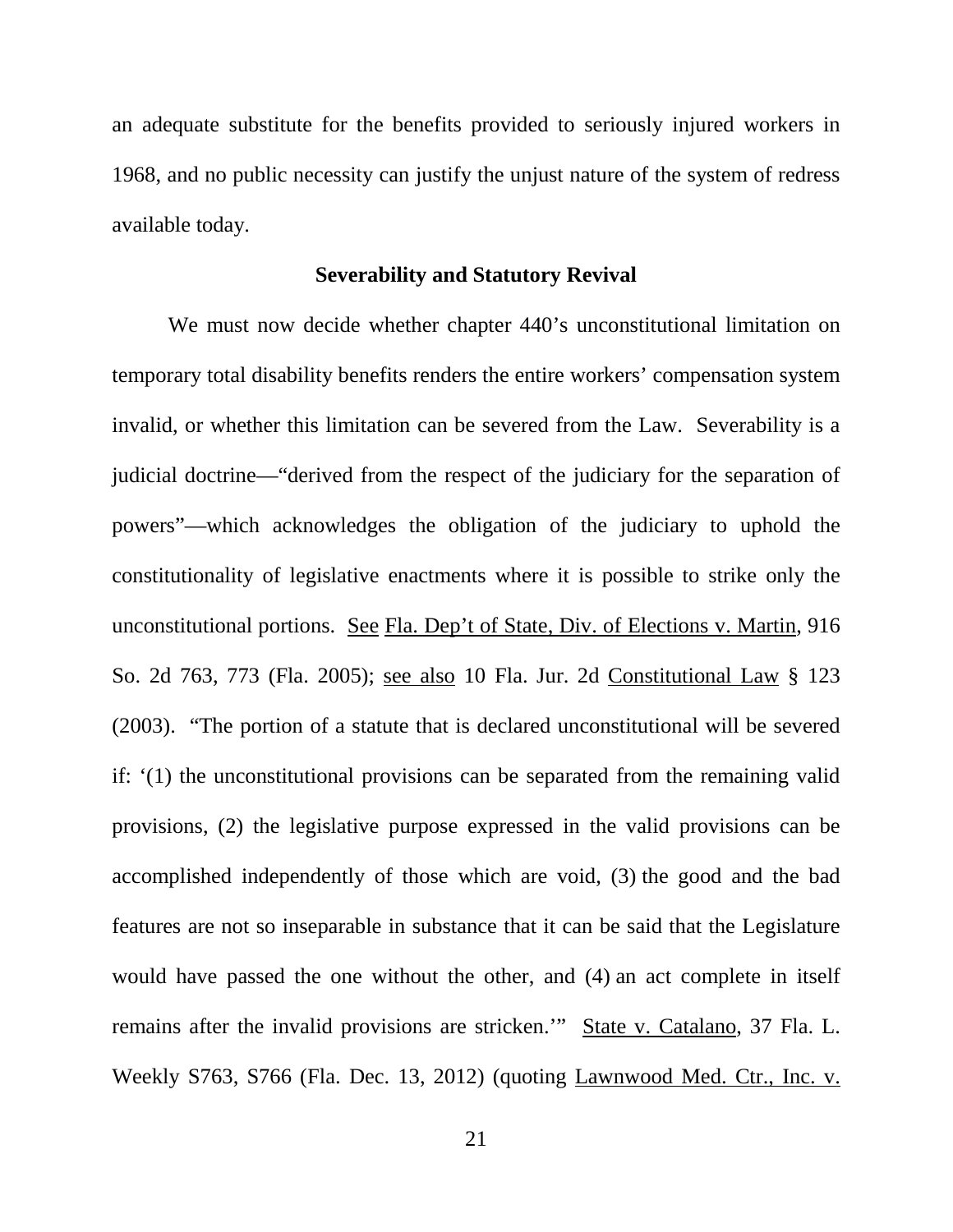Seeger, 990 So. 2d 503, 518 (Fla. 2008)). If the legislative intent of the statute cannot be fulfilled absent the unconstitutional provision, the statute as a whole must be declared invalid. Martin, 916 So. 2d at 773. Applying the foregoing test, we hold that severing the 104-week limitation on temporary total disability benefits from chapter 440 is both permissible and necessary, because this limitation can be separated from the remainder of the Act, leaving a complete system of recovery suited to fulfill the express legislative intent contained in section 440.015, Florida Statutes.

Having stricken on constitutional grounds the 104-week limitation on temporary total disability benefits, we now must decide whether the Workers' Compensation Law shall proceed with no limitation on temporary total disability benefits, or whether another remedy can be achieved. Again, at the time of the 1968 adoption of the Declaration of Rights of the Constitution of the State of Florida, injured workers were permitted to recover 350 weeks of temporary total disability benefits. See § 440.15(2), Fla. Stat. (1967). Under the doctrine of judicial revival, "when the Legislature approves unconstitutional statutory language and simultaneously repeals its predecessor, then the judicial act of striking the new statutory language automatically revives the predecessor unless it, too, would be unconstitutional." B.H. v. State, 645 So. 2d 987, 995 (Fla. 1994). This rule generally is applicable only where the loss of the invalid statutory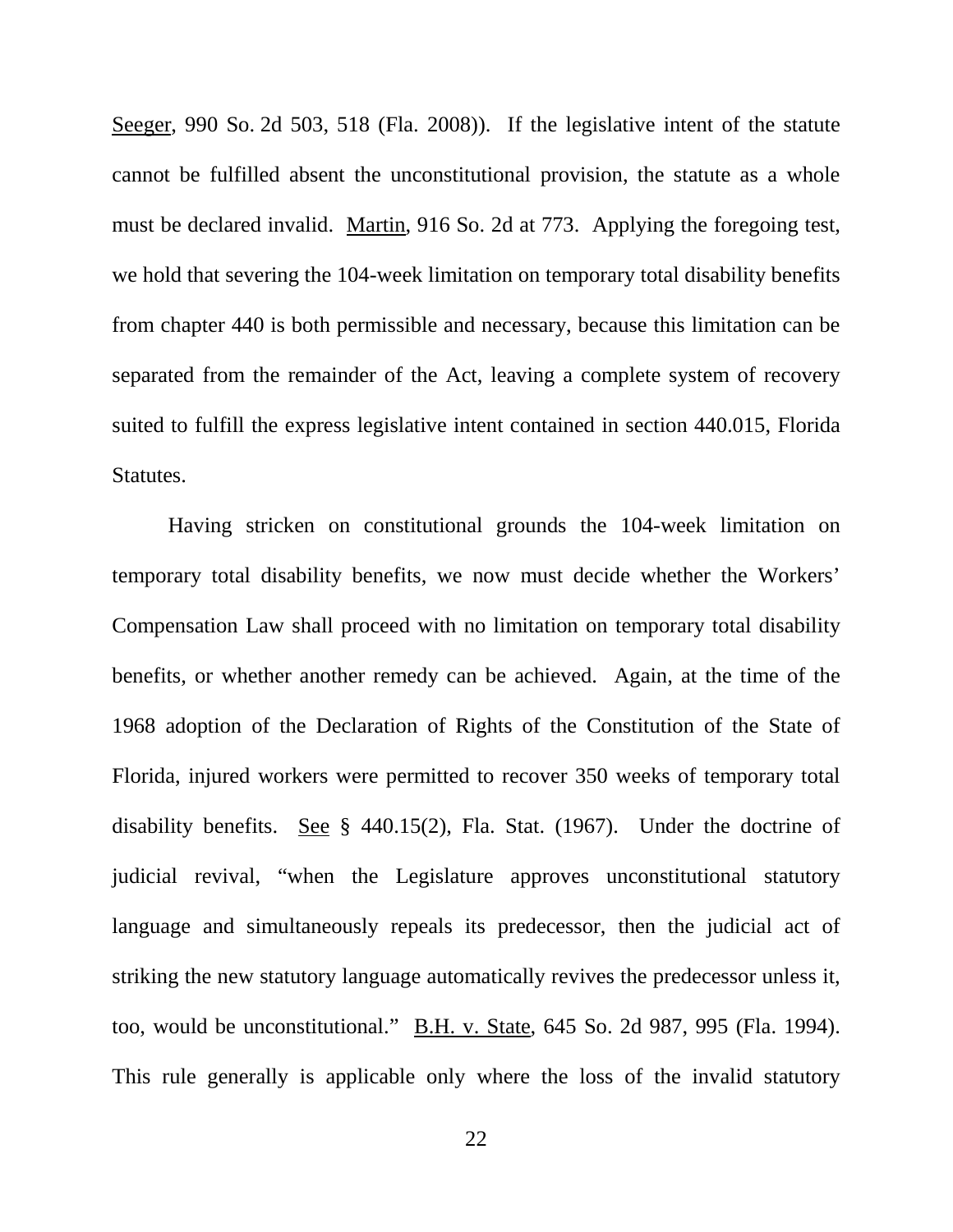language will result in an intolerable "hiatus" in the law. Id. In accordance with the foregoing, we hold that the limitation in the Act preceding the 1994 amendments to chapter 440 is revived. Thus, the limitation on temporary total disability benefits available to claimants is 260 weeks, as established in the last version of the Act that does not contain this invalid 104-week limitation, specifically, the Act as enacted on January 24, 1991. See  $\S$  440.15(2)(a), Fla. Stat. (1991); Ch. 91-1, § 18, at 58, Laws of Fla.

This opinion shall have prospective application only, and shall not apply to rulings, adjudications, or proceedings that have become final prior to the date of this opinion. See generally Aldana v. Holub, 381 So. 2d 231, 238 (Fla. 1980) (holding statutory medical mediation procedure unconstitutional, but permitting prospective application only); Martinez, 582 So. 2d at 1176 (holding chapter 90- 201 unconstitutional, but concluding that holding "shall operate prospectively only").

#### **Conclusion**

For the above reasons, we hold that section 440.15(2)(a), Florida Statutes, is unconstitutional as applied, to the extent that it limits entitlement to temporary total disability benefits to 104 weeks, and we revive the repealed portion of the statute to allow for entitlement temporary total disability benefits in an amount not to exceed 260 weeks.